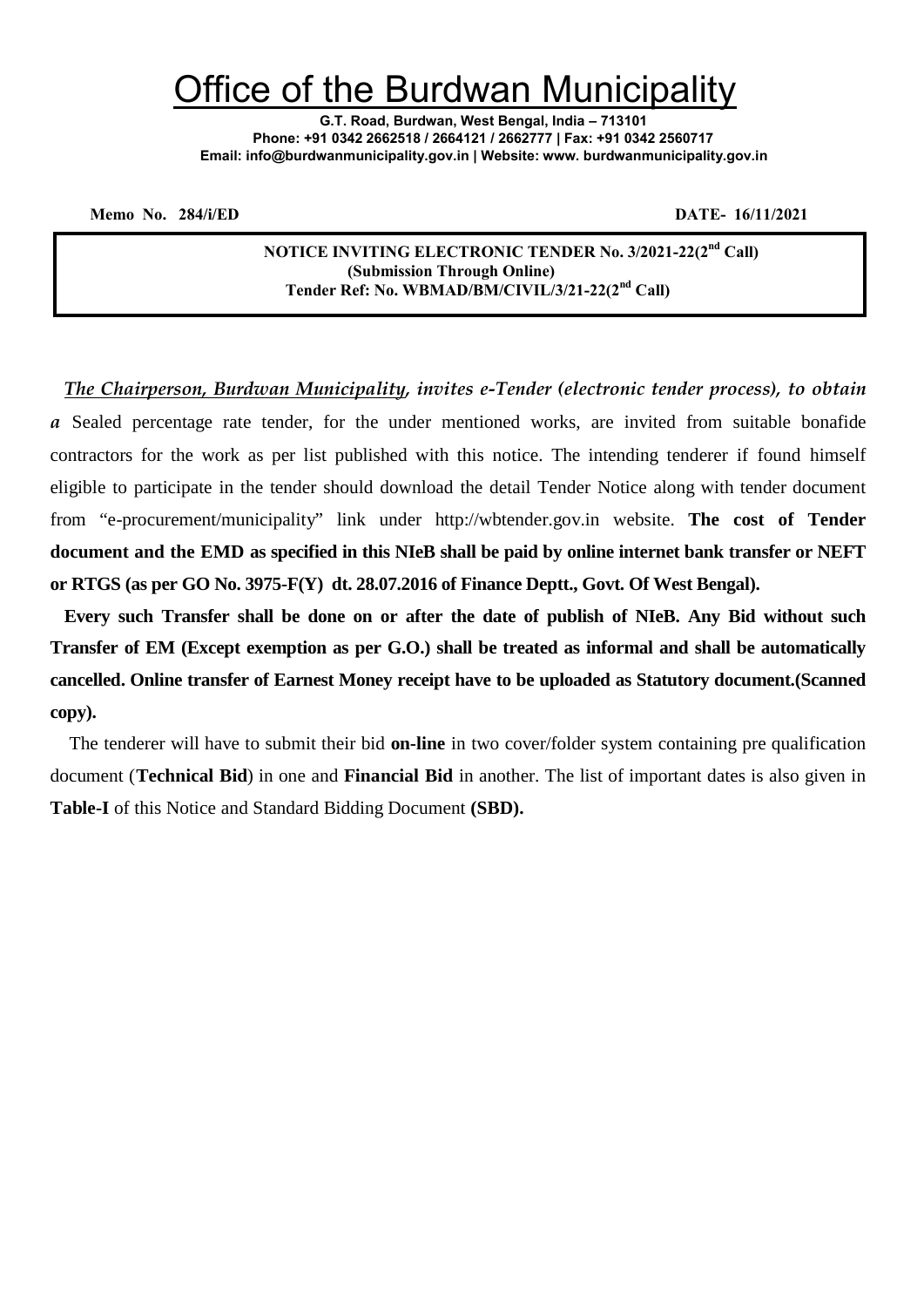The detailed tender notice along with Tender Documents and other forms is available at "etender/municipality" link under http://wbtender.gov.in website.

| S <sub>1</sub><br>No. | Name of Work                                                                                                                                            | Amount Put to<br>Tender (Rs.) | Earnest<br>Money<br>(Rs.) | Time<br>of<br>Comp |                                                                                                                                                                | Fund                         |
|-----------------------|---------------------------------------------------------------------------------------------------------------------------------------------------------|-------------------------------|---------------------------|--------------------|----------------------------------------------------------------------------------------------------------------------------------------------------------------|------------------------------|
|                       |                                                                                                                                                         |                               |                           | letion             |                                                                                                                                                                |                              |
| 5.                    | Estimate for Repairing and Improvement of<br>Bituminous Road Chowrangee Club to<br>Becharhat Durgamandir in Ward No.- 13<br>under Burdwan Municipality. | 6,11,128.26                   | 12,223                    | 15 days            | Bonafide,<br><b>Experienced</b><br>at least 40%<br>of similar<br>nature of<br>works/civil<br>nature of jobs<br>and financially<br>capable<br><b>Contractor</b> | $15^{th}$ F.C.<br>(Treasury) |

**Chairperson, Board of Administrators Burdwan Municipality.**

#### **Memo No. 284/1(8)/i/ED DATE- 16/11/2021**

Copy Forwarded for information and for favour of wide circulation to:

- 1. The Executive Engineer, MED, Burdwan Division, Burdwan.
- 2. The Finance officer, Burdwan Municipality
- 3. Accountant, Burdwan Municipality
- 4. CA Administrator,Burdwan Municipality, for his kind apprisal to authority.
- 5. Relevant File,PW Department, Burdwan Municipality
- 6. The office Notice Board, Burdwan Municipality for wide circulation.
- 7. Website of Burdwan Municipality
- 8. Newspapers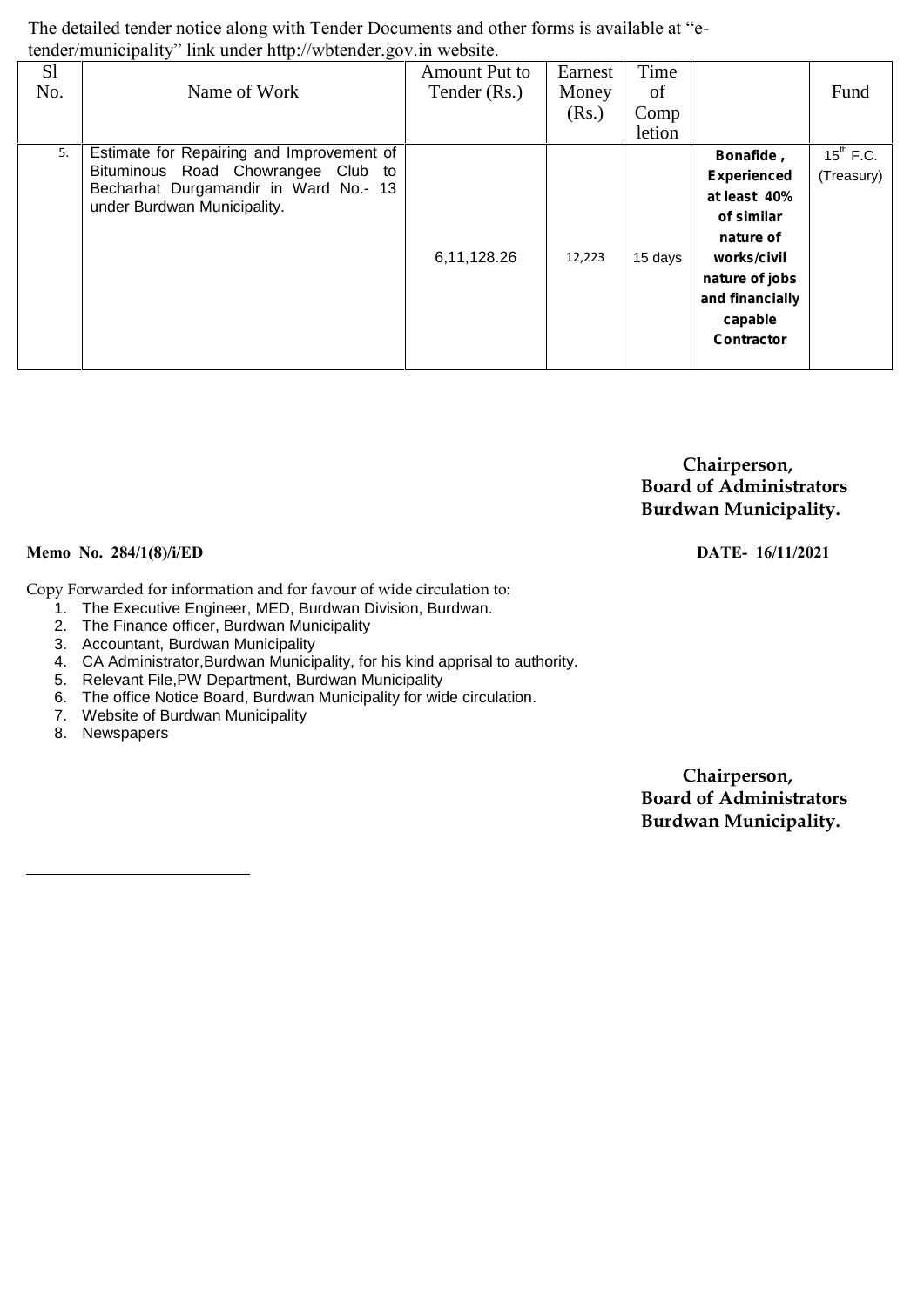# **TABLE - 1**

# **6. DATE, SCHEDULE & DESCRIPTION OF WORK:-**

| (A, a)       | Name of the work                     | : As per List.                                                                                                                                                                                                       |  |
|--------------|--------------------------------------|----------------------------------------------------------------------------------------------------------------------------------------------------------------------------------------------------------------------|--|
| $\mathbf{b}$ | Eligible for submission<br>of Tender | Tenderers should have Valid PAN no.,<br><b>GST Registration.</b><br>Should have sufficient experience of at least 40%<br>for the similar nature of works.<br>Should be bonafide and financially sound<br>contractors |  |

| $\mathbf{c}$ | Price per copy of the set of Tender<br>documents                                                 | Rs. Nil                                                                                                                                                                                                                                                                                                                                                                                                                                                                                                                                                                                                                                                                                                                                                                                                       |
|--------------|--------------------------------------------------------------------------------------------------|---------------------------------------------------------------------------------------------------------------------------------------------------------------------------------------------------------------------------------------------------------------------------------------------------------------------------------------------------------------------------------------------------------------------------------------------------------------------------------------------------------------------------------------------------------------------------------------------------------------------------------------------------------------------------------------------------------------------------------------------------------------------------------------------------------------|
| d)           | Documents require to be submitted along<br>with the Application for obtaining<br>quotation paper | Valid PAN No., G.S.T Registration Certificate &<br>Professional Tax Clearance Certificate with<br>up-to-date Income Tax<br><b>Organizational Structure,</b>                                                                                                                                                                                                                                                                                                                                                                                                                                                                                                                                                                                                                                                   |
| e)           | Earnest money:-                                                                                  | As per List<br>The requisite cost of Bid documents (If any) and<br>Earnest Money, as specified in this NIeB shall be paid<br>by online internet bank transfer or NEFT or RTGS (as<br>per GO No. 3975-F(Y)<br>dt. 28.07.2016 of Finance<br>Deptt., Govt. Of West Bengal).<br>Every such Transfer shall be done on or after the<br>date of publish of NIeB. Any Bid without such<br>Transfer of EM (Except exemption as per G.O.) shall<br>be treated as informal and shall be automatically<br>cancelled. Online transfer of Earnest Money<br>receipt have to be uploaded as Statutory<br>document. (Scanned copy).<br>(The Earnest Money such deposited<br>by lowest bidder will be transferred<br>as part of Security Deposit. The<br>remaining 8% will be deducted from<br>successive running account bill) |
| f)           | Time of completion of work                                                                       | <b>As stated Earlier</b>                                                                                                                                                                                                                                                                                                                                                                                                                                                                                                                                                                                                                                                                                                                                                                                      |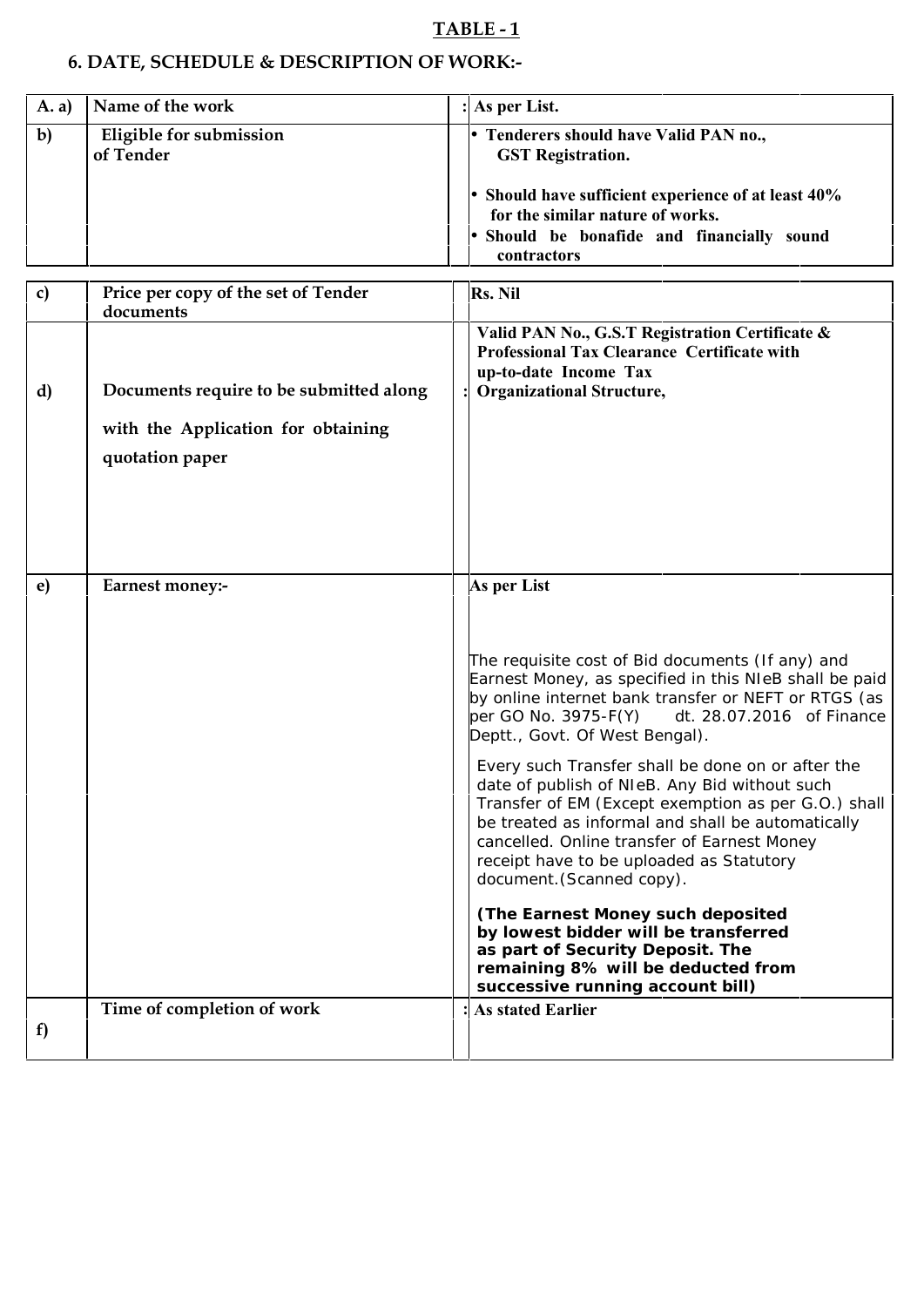| $B$ :-        | Date and Time Schedule as follows:                                                  |                                                                                                                                                                               |
|---------------|-------------------------------------------------------------------------------------|-------------------------------------------------------------------------------------------------------------------------------------------------------------------------------|
| i)            | Date of uploading of e-NIT, and Tender<br><b>Documents online (Publishing Date)</b> | 17.11.2021 at 10.00 A.M.                                                                                                                                                      |
| ii)           | Document downloaded / sale start date (on<br>line)                                  | 17.11.2021 at 12.00 A.M.                                                                                                                                                      |
| iii)          | Tender submission start date (on line)                                              | 17.11.2021 at 02.00 P.M.                                                                                                                                                      |
| iv)           | Tender submission closing date (on line)                                            | 25.11.2021 up to 6:00 PM                                                                                                                                                      |
| $\mathbf{v})$ | Tender opening date for Technical<br>proposals (on line)                            | 29.11.2021 up to 11:00 A.M                                                                                                                                                    |
| vi)           | Date of uploading list for Technically<br>Qualified Tenders (on line)               | To be Notified Later on.                                                                                                                                                      |
| vii)          | Date and place for opening of Financial<br>proposals (on line)                      | To be notified during uploading of Technical<br><b>Evaluation Sheet of Bidders</b>                                                                                            |
| viii)         | Authority<br>who<br>recommend<br>the<br>Prequalification of Tenderer.               | Tender will be checked for Pre-Qualification as<br>per requirement mentioned in the earlier table by<br>the Engineering Department,<br>Burdwan Municiaplity. Purba Bardhaman. |
| ix)           | Work order issuing authority                                                        | The Chairperson, Burdwan Municipality,<br>Burdwan.                                                                                                                            |
| $\mathbf{x}$  | Authority for making payment to the<br>contractor.                                  | The Chairperson, Burdwan Municipality,<br>Burdwan.                                                                                                                            |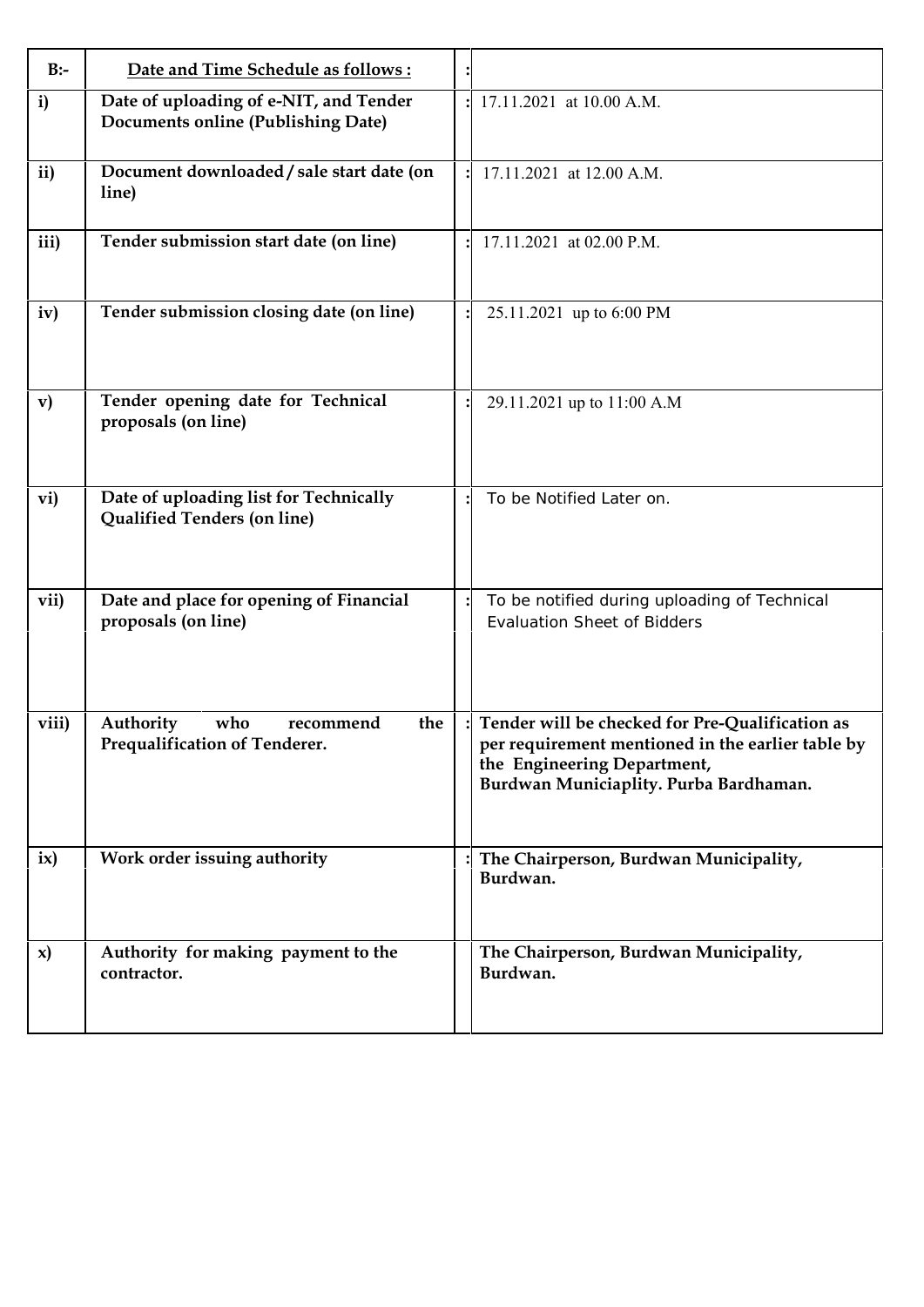### **NOTE :-**

**1. In case of Bundh/strike /holiday etc. falls on the schedule dates as mentioned above, the same will be treated next working day of the fixed dates and time as scheduled above only for Sl. No. B) v) to viii) of Table-1.**

**2. Scrutiny of technical proposal and recommendation thereafter and processing of**

**Comparative Statement for acceptance etc. will be made by Engineering Department of Burdwan Municipality . Comparative Statement may be forwarded to the appropriate authority depending on the value of the work as applicable as per existing norms and guidelines of similar nature of works.**

#### **7. Submission of Tender :**

#### 7.1 General process of submission

Tenders are to be submitted online through the website, in two folders, at a time for each work, one is for Technical Proposal and the other is Financial Proposal, before the prescribed date and time mentioned in Table-1.

Using the Digital Signature Certificate (DSC), the documents are to be Uploaded virus scanned and digitally signed. The documents will get encrypted (transformed into non-readable formats).

#### **a. Statutory Technical folder containing,**

- i) Application in letter headed pad duly signed in. Letter head should contain full address, telephone no. mobile no. & FAX, e-mail.
- ii) Notice Inviting e-Tender.
- iii) B O Q /Price Schedule

#### **Note**:

i. Only downloaded copies of the documents are to be uploaded, virus scanned and digitally signed by the contractor.

ii.If any contractor is exempted from payment of EMD, copy of relevant Government Order needs to be furnished.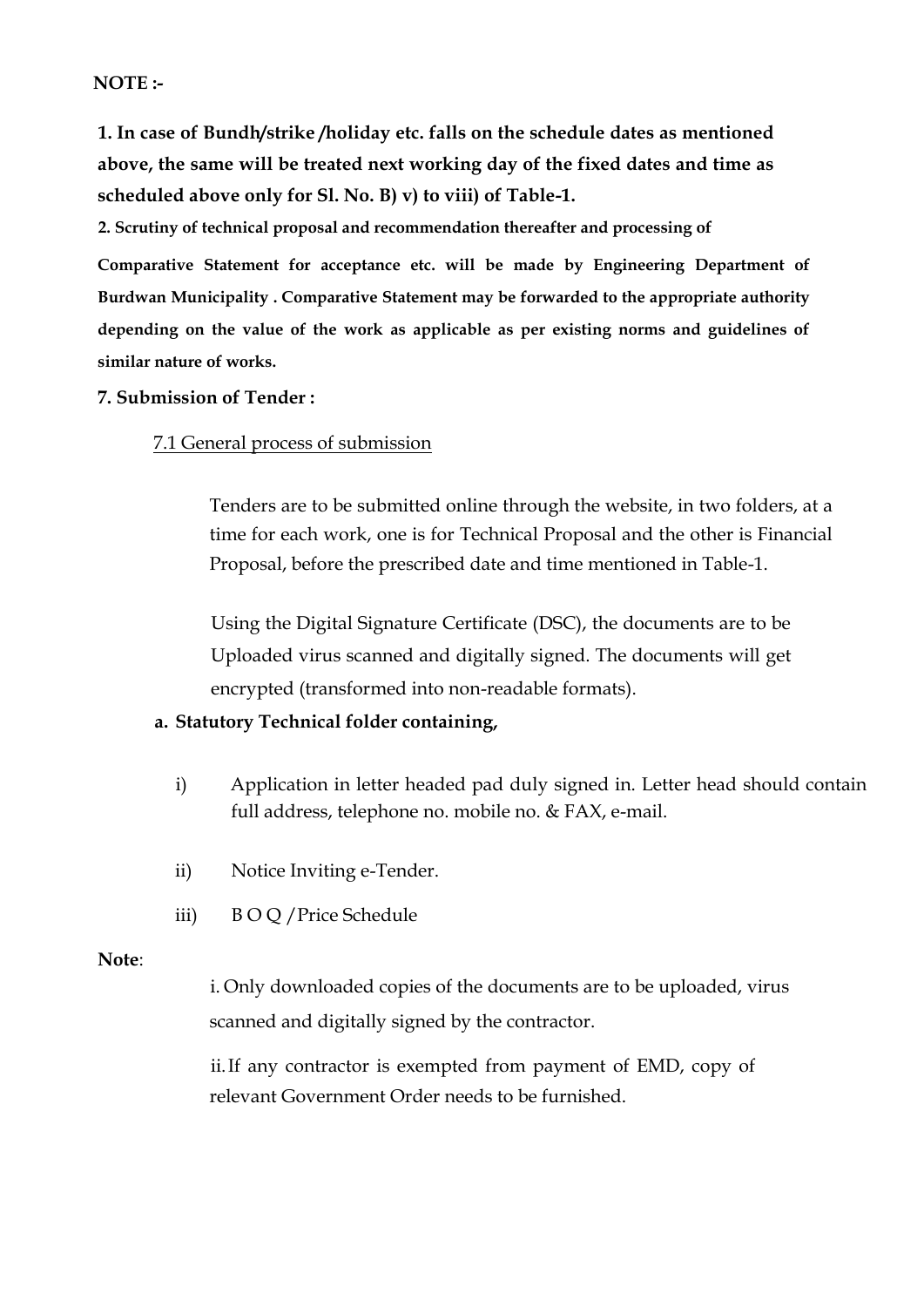iii.Tenders will be summarily rejected if any item in the statutory cover is missing.

iv.Necessary deduction i.e. G.S.T. I.T. etc. will be made as per relevant Govt. order.

#### **b. Non-Statutory Technical cover containing,**

- **i.** Up to date Professional Tax (PT) Clearance receipts, IT PAN Card & Income Tax Return receipts valid up to the date of opening of the tenders.
- **ii.** G.S.T Registration Certificate.
- iii. Organizational Structure. (For Work more than 10 lakhs)
- **iv.** Balance Sheet of last year. (For Work more than 10 lakhs)
- **v.** Previous Experience Certificate.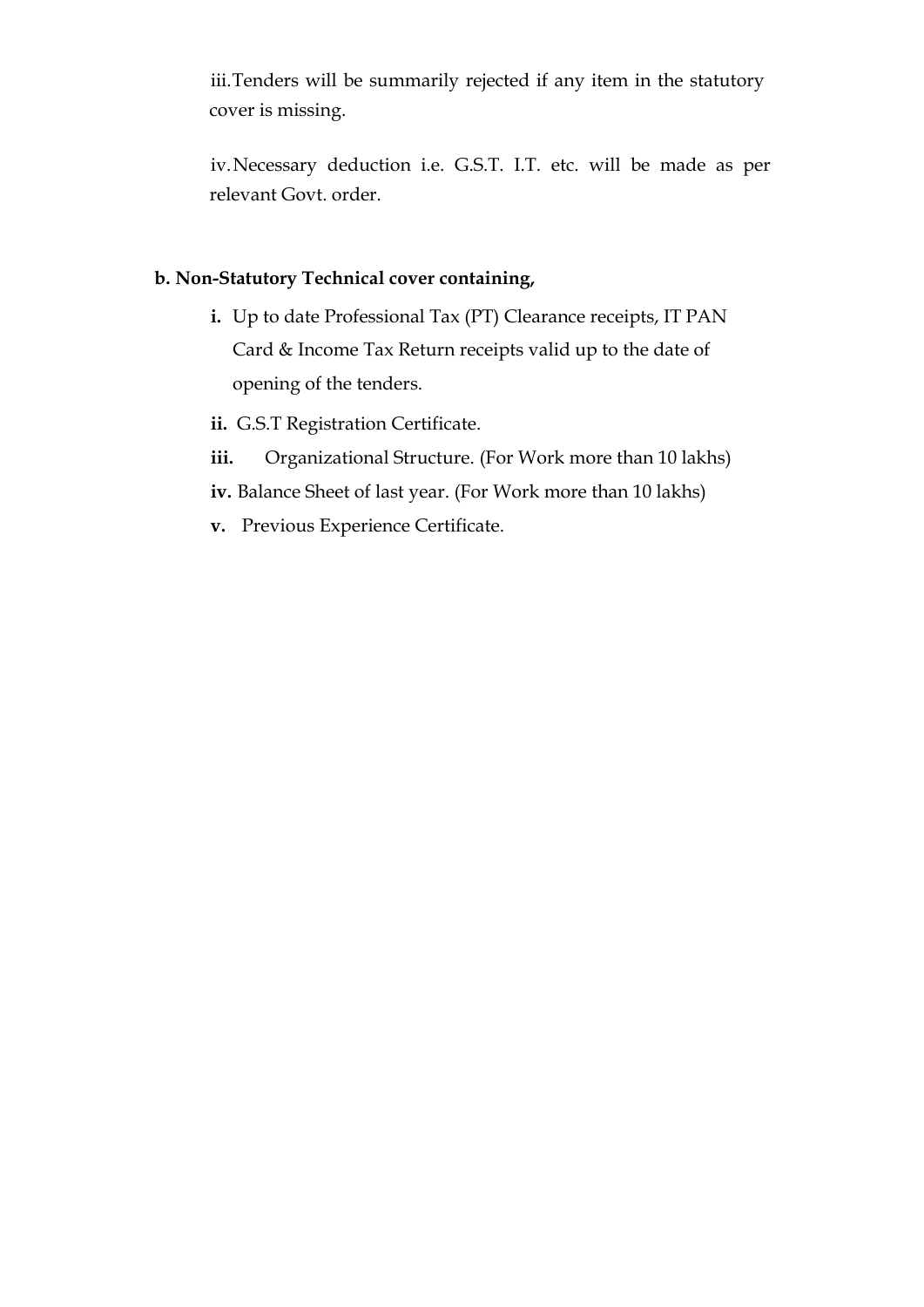# **THE ABOVE STATED NON-STATUTORY TECHNICAL DOCUMENTS SHOULD BE ARRANGED IN THE FOLLOWING MANNER**

Click the check boxes beside the necessary documents in the  $-My$  Documents list and then click the tab ―Submit Non Submit Non Statutory Documents to send the selected documents to Non-Statutory folder. Next, click the tab ―Click to Encrypt and upload and then click the

―Technical Folder to upload the Technical Document

| <b>S1.</b><br>No. | <b>Category Name</b>             | <b>Sub Category</b><br>Description                                         | <b>Details</b>                                                                                                 |  |
|-------------------|----------------------------------|----------------------------------------------------------------------------|----------------------------------------------------------------------------------------------------------------|--|
| A.                | <b>CERTIFICATES</b>              | <b>CERTIFICATES</b><br>(ALL CERTIFICATE<br><b>SHOULD BE UP TO</b><br>DATE) | 1. G.S.T Registration Certificate<br>2. PAN Card<br>3. P Tax (CHALLN)<br>4. Income Tax Return receipts         |  |
|                   |                                  |                                                                            | 5. Pre Qualification Application<br>(Form I)                                                                   |  |
| <b>B.</b>         | <b>COMPANY</b><br><b>DETAILS</b> | <b>COMPANY DETAILS</b>                                                     | 1. Proprietorship<br>Firm (Trade<br>License)                                                                   |  |
|                   |                                  |                                                                            | 2. Partnership Firm<br>(Partnership<br>Deed, Trade License)                                                    |  |
|                   |                                  |                                                                            | 3. LTD. Company<br>(Registration<br>Certificate, Trade License)                                                |  |
|                   |                                  |                                                                            | 4.<br><b>Co-Operative Society (Society</b>                                                                     |  |
| C.                | <b>CREDENTIAL</b>                | Credential                                                                 | Certificate<br>1.<br>Completion<br>for<br><b>Similar Nature</b><br>of Work<br>Done<br>or civil engineering job |  |
|                   |                                  |                                                                            |                                                                                                                |  |
|                   |                                  |                                                                            |                                                                                                                |  |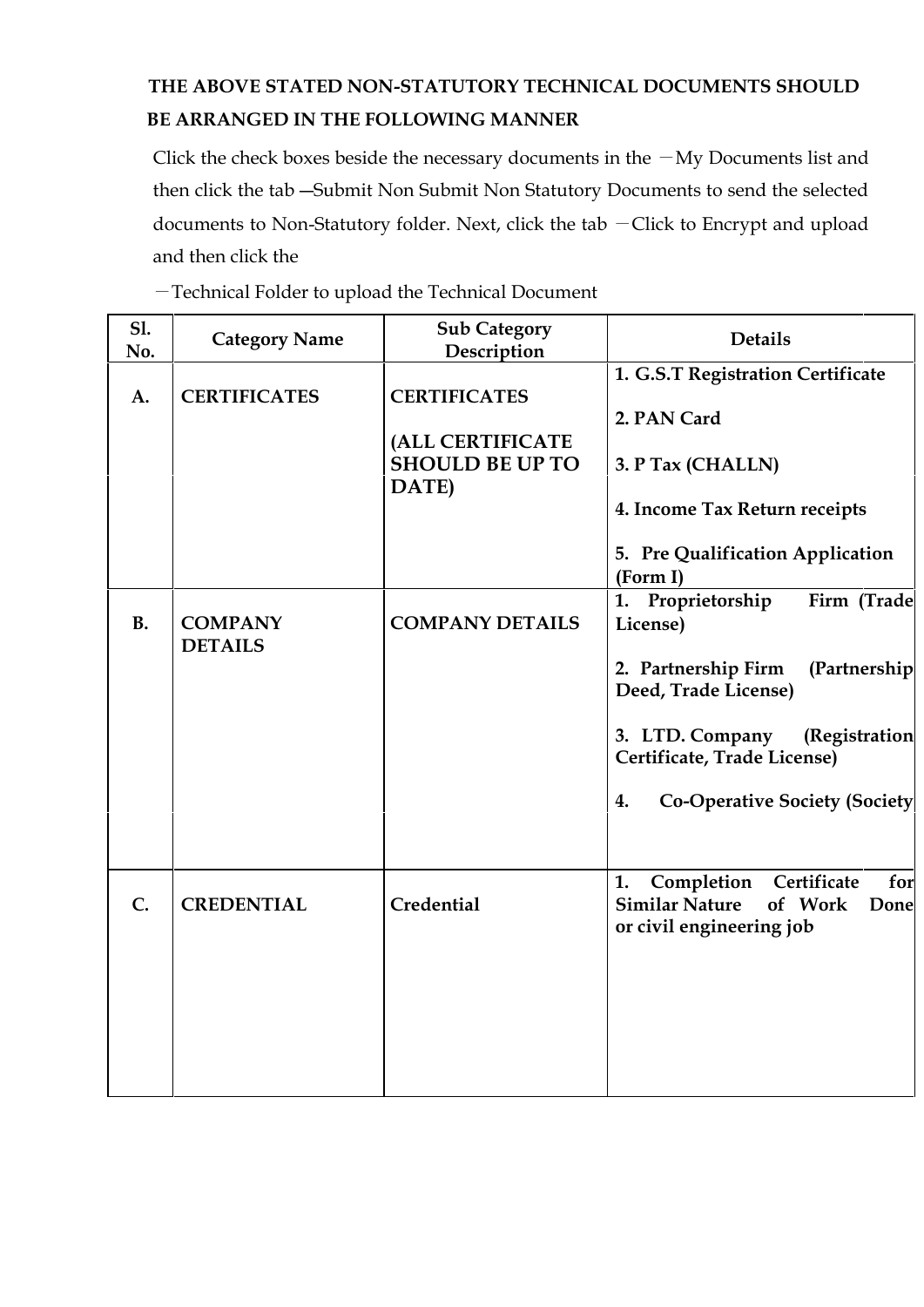#### *9. Financial Proposal*

*i) Financial proposal should contain the following documents in one folder i.e. Bill of quantities - (BOQ) the tenderer is to quote the online.*

*ii)Only downloaded copies of the above documents are to be uploaded virus scanned & digitally signed by the contractor.*

*10. Penalty for suppression / distortion of facts :*

*If any tenderer fails to produce the original hard copies of the documents uploaded or any other documents on demand of the Tender Inviting Authority within a specified time frame or if any deviation is detected in the hard copies from the uploaded soft copies or if there is any suppression, the tenderer will be suspended from participating in the tenders on e-Tender platform for a period of 3 (Three) years. In addition, his user ID will be deactivated and Earnest Money Deposit will stand forfeited. Besides, the Chairperson, Burdwan Municipality may take appropriate legal action against such defaulting Tenderer. The authority may ask to show hard copies of all certificates, company details, partnership deeds etc. etc. as uploaded by the Tenderer and allied papers in connection with this tender as and when necessary for verification purpose as per convenience of the authority during processing of this tender.*

#### *11. Rejection of Tender*

*The employer (Tender accepting authority) receives the right to accept or reject any Tender and to cancel the quotation process and reject all quotations at any time prior to the award of contract without thereby incurring any liability to the affected Tenderer or any obligation to inform the affected tenderer of the ground for employer's (Tender accepting authority) action.*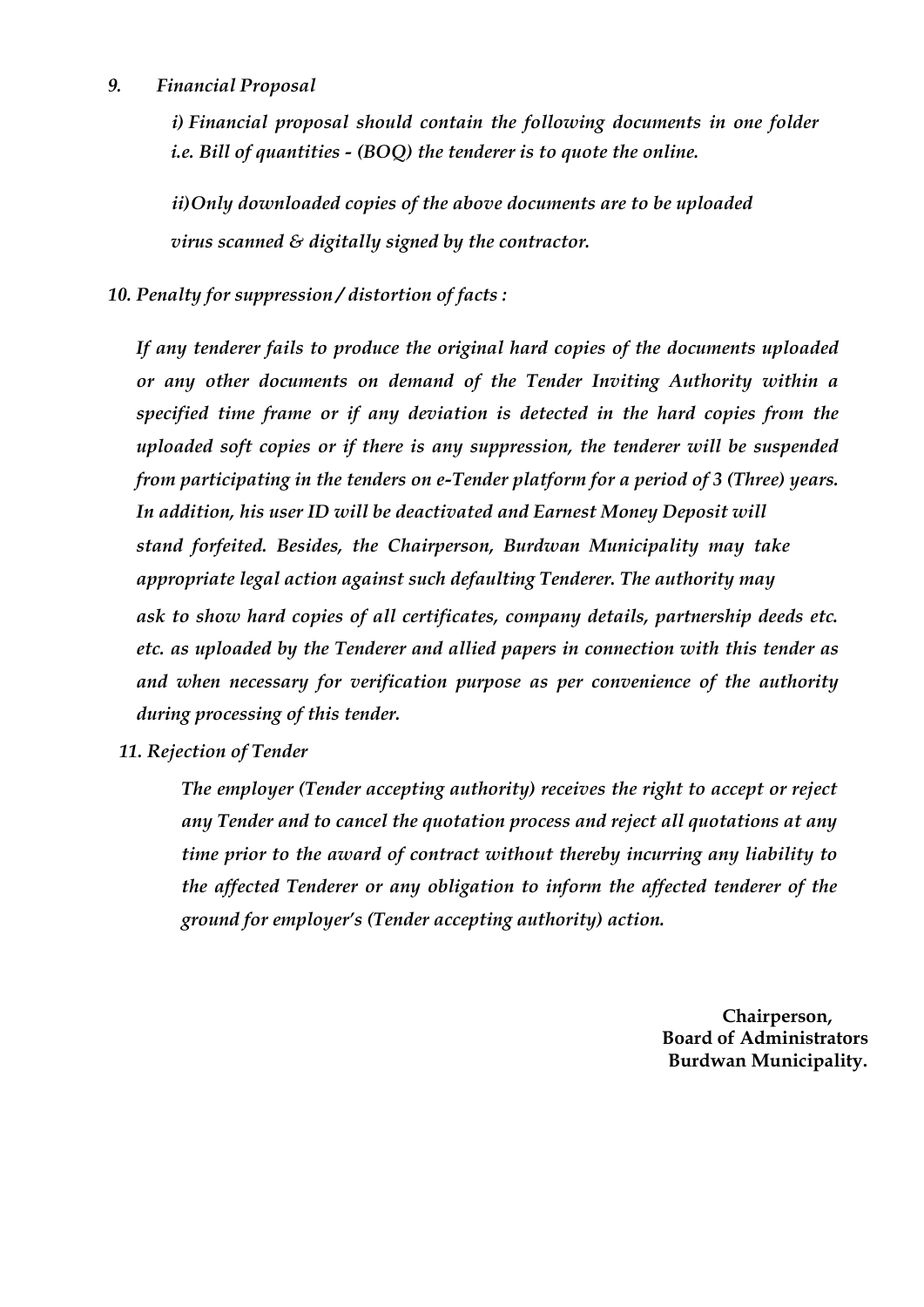### **Other Important Terms & Conditions :-**

- A) The detailed N.I.T, documents and other relevant particulars may be seen by the intending bidder during office hours within the date mentioned above in the office of the Councilors, Burdwan Municipality.
- B) The materials are to be supplied in accordance with the specification of the B.O.Q of the

Burdwan Municipality who would issue the Work order as per the terms and conditions as laid down hereunder and the payment will be made by them as per the actual materials supplied with entire satisfaction of those authorities. Deduction @ 8 % of the Gross amount of the bill will be made as security deduction against work done value and the same will be returned to the agency after defect liability period as per agreement from the date of actual work done subject to fulfilment of the conditions applied.

Work order shall be issued by the Chairperson, Burdwan Municipality and payment will be made by him.

C) If the agency fails to do the work as per the agreement with the municipality, penal action in the form of forfeiture of earnest money and or security deposit money, as decided by the

authority, will be imposed on the agency and the decision of the authority will be conclusive and binding. In this respect, the Chairperson, Burdwan Municipality shall be empowered to invoke the Earnest Money deposited in favour of him.

# **No price escalation, in any form, within the contract period will be entertained.**

- D) If any work executed by the agency with under specification the same will have to be replaced, as per the specified specification, by the agency at their own cost without any claim within 7 (seven) days (or as suggested by the authority). In case of failure to do so the authority shall have the right to recover the whole damage amount from the contractor. In this regard the claim will be ascertained by a competent State Government authority as per the decision of Municipal authority.
- E) The rate quoted should be inclusive of all cost of transportation, loading, unloading, staking at site within any municipal area of the State of West Bengal, and all Taxes, etc. what so ever.
- F) Deduction viz (i) G.S.T (ii) IT or any other taxes, due as per rules, will also be deducted from the bill of the agency.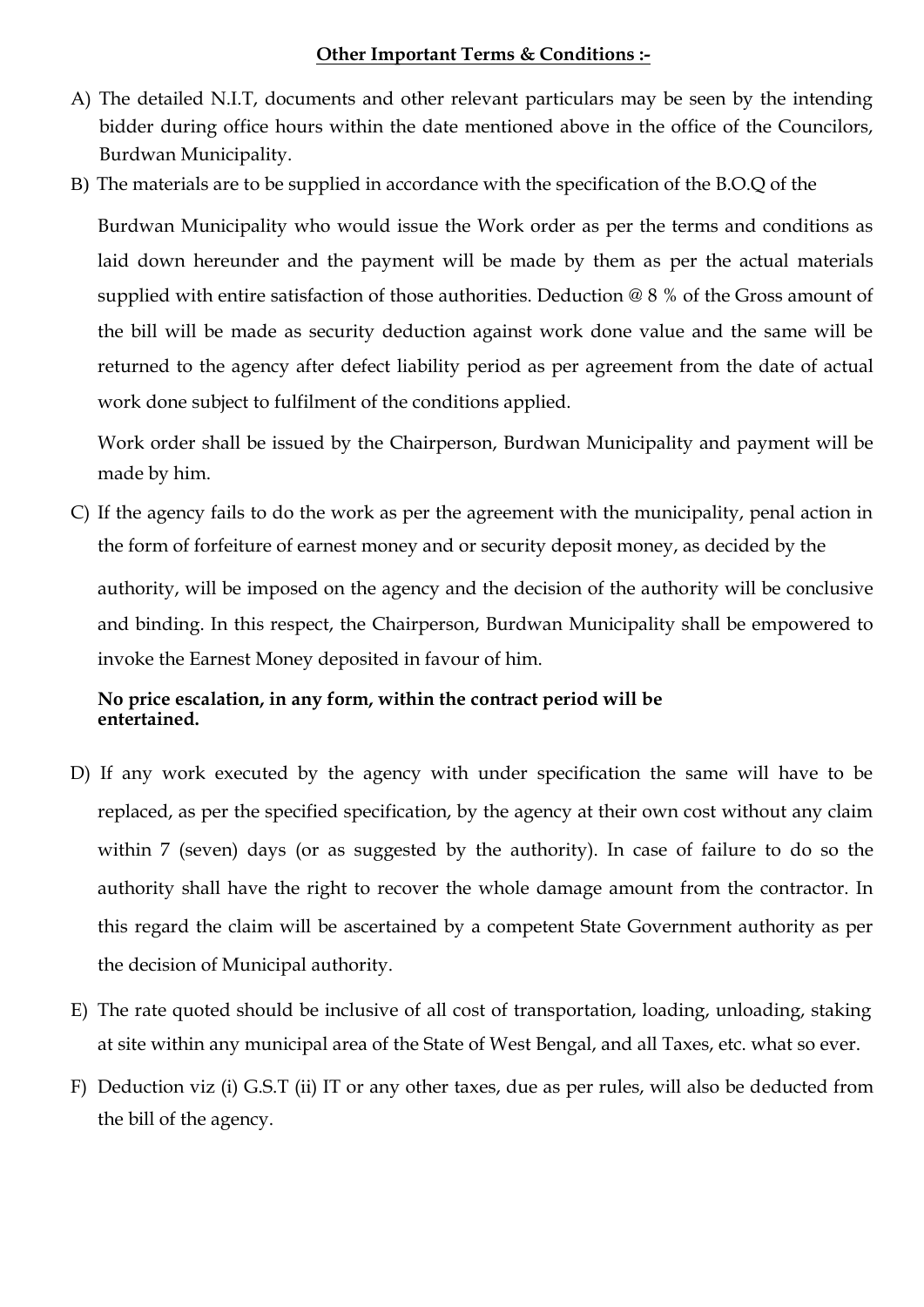**Successful agency shall have to make an agreement (by three copies) with the Burdwan Municipality, in the prescribed pro-forma by depositing the cost of each tender form in cash (as specified earlier) stating that the agency is agreeable to execute the works as and when require (as per the rates quoted and terms and conditions laid down in the quotation papers) to the Municipality with in the Municipal/Adjoining areas (as the case may be).**

- *1.* Regarding tender for Technical & financial The Decision of Tender Committee / Chairperson / of Burdwa n Municipality shall be final & binding on the applicants in this regard.
	- *2.* The authority reserves the right to accept or reject any or all offer without assigning any reason.
- *3.* **Special condition:** A declaration in the form of Affidavit in a non judicial stamp paper should be submitted stating clearly that the applicant is not burred /delisted/blacklisted by any Govt. Deptt. / Govt. undertaking/Statutory Body/Municipality and of the like Govt. Bodies in execution of the similar nature of works during last five years and if any such incident is found at any point of time, the tender will be cancel summarily without assigning any reason on what so ever. Bidders are hereby requested to upload the above declaration as Technical document.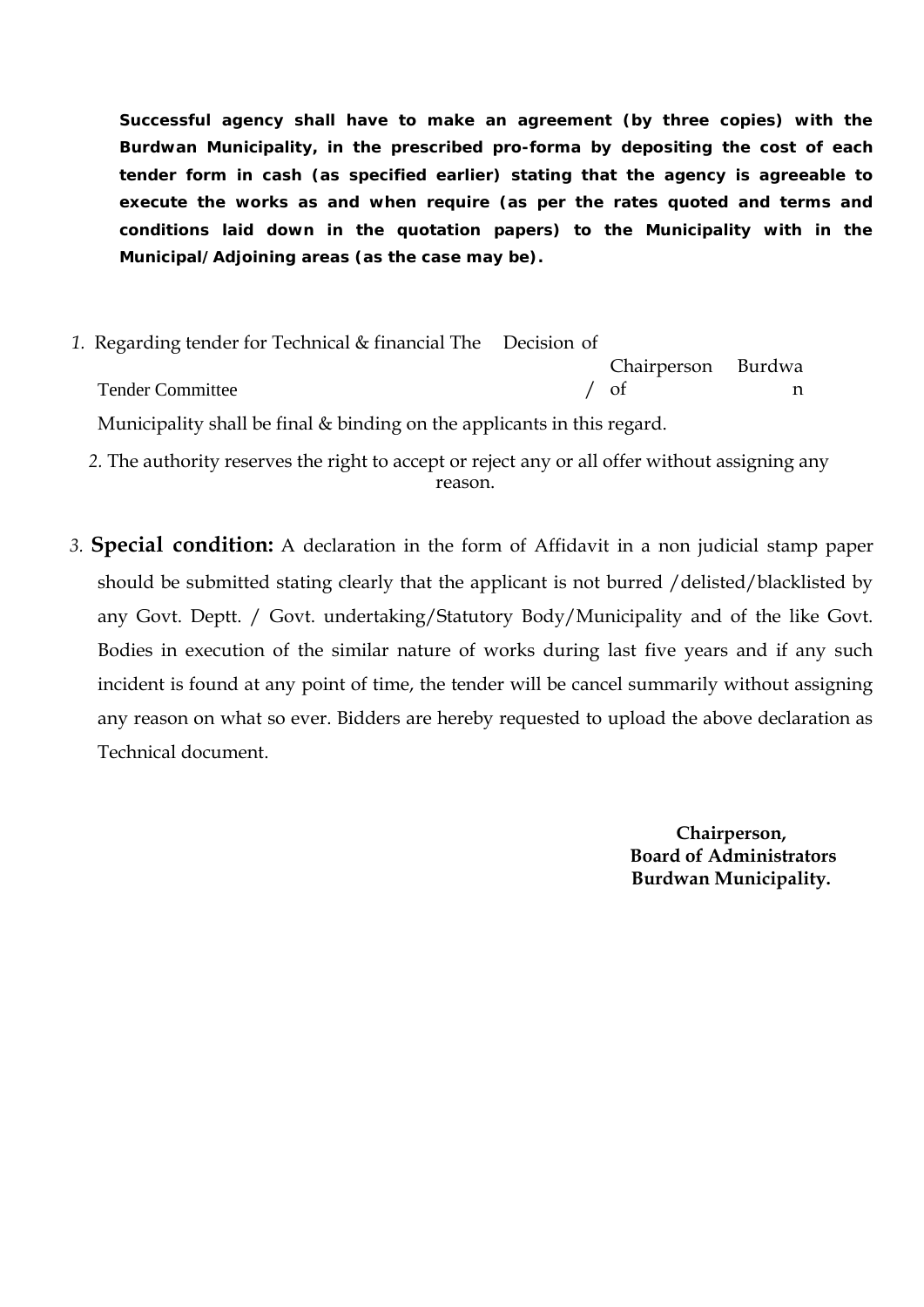# *GENERAL TERMS AND CONDITIONS OF CONTRACT*

### 1. *Definitions and Interpretations*

The following words and expressions used in this Sections as also in the other Sections of these Bid documents shall, unless there is anything repugnant in the subject of context, have the meaning hereby assigned to them except where the contract otherwise refers.

- i) **"Approved"** means approved in writing including subsequent written confirmation of any previous verbal approval and approval means approval in writing including as aforesaid.
- ii) *"Contractor"* means the persons or person, firm or companies whose bid has been accepted and who have entered into the contract for the performance of the work.
- iii) *"Contractor Equipment"* means all appliances and things of whatsoever nature (other than temporary works) required for execution and completion of works and remedying of any defects, therein. But does not include plant, materials or other things intended to form or forming part of the permanent works.
- iv) *"Contract Price"* means the sum as stated in the letter of acceptance as payable to the Contractor for execution and completion of the work and fulfilment of all obligations as specified in the Contract document, subject to such addition thereto or deductions there from as may be made under the provisions of the contract documents.
- v) *"Cost"* means all expenditure properly incurred or to be incurred whether on or of the site including overhead and other charges properly allocable there to but does not include any allowance for profit.
- vi) *"Days"* are calendar days.
- vii) *"Drawings"* means all drawings calculations and other technical information of like provided by the engineer to the contractor under contract and all drawings, calculations, samples, patterns, models, operation and maintenance manuals and other technical information of like nature submitted by the contractor and approved by the Engineer.
- viii) *"Employer"* means Municipal Authority / Municipal Engineering Directorate as the case may be.
- ix) *"Assistant Engineer" & "Sub-Assistant Engineer"* mean Engineer Officers of the Municipal Authority.
- x) *"Engineer in charge (EIC)"* means the Assistant Engineer of Burdwan Municipality or the authorized representative of the concerned Local Body.
- xi) *"Ground Level"* means the level of the referred point of exposed surface of the ground as indicated in the drawing.
- xii) *"Holiday"* means a public holiday for the purpose of section 25 of the Negotiable Instrument Act, 1881 or such other day on which the office remains closed for the day.
- xiii) *"Month"* means English calendar month.
- xiv) *"Site"* means the place provided by the Municipal Authority where the works are executed and any other place as may be specially designated in the contract as forming part of the site.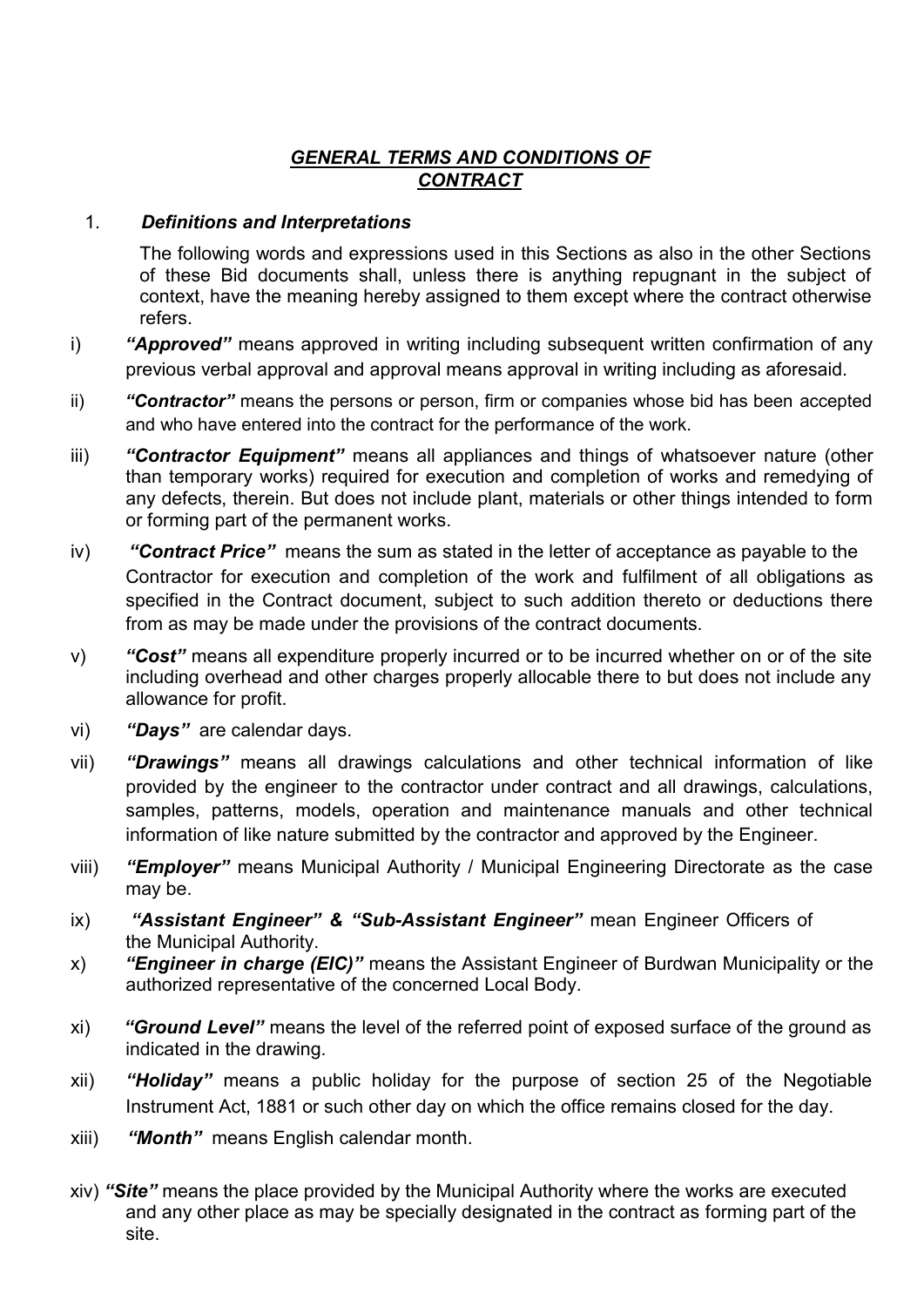- xv) *"Specification"* means specifications referred to in the Bid and any modification thereof or addition thereto as may from time to time be furnished or approved in writing by the Engineer-in-charge.
- xvi) *"Store"* means such storage areas including Go-down.
- xvii) *"Temporary Works"* means all temporary works of any kind required in or about the execution, completion or maintenance of the work. Permanent works means

the permanent to be executed, maintained in accordance with the contract.

- xviii) *"Tender"* means the person or persons, firm or company submitting a tender for the work contemplated either directly or through a duly authorized representative.
- xix) *"Tests"* mean such as are prescribed by the specifications or considered necessary by the Engineer-in-Charge.
- xx) *"Writing"* means any handwritten, typewritten, printed communication including telex, cable and facsimile transmission.
- xxi) *"Supply"* supply at site within Municipal town of West Bengal.
- xxii) "*Agency"* means the tender whose rate shall be accepted and supply order issued.
- xxiii) *"Authority"* mean the Chairperson / Mayor of the municipality/corporation /the

Executive Engineer of Municipal Engineering Directorate as the case may be.

xxiv) *"Godown"* means delivery place of pipe materials with in any municipal area of

West Bengal.

xxvi) *"Supplier/ supplier"* same as

Agency xxvii) *"Contractor"* same as

Agency

xxviii) *"Tendered"* same as Agency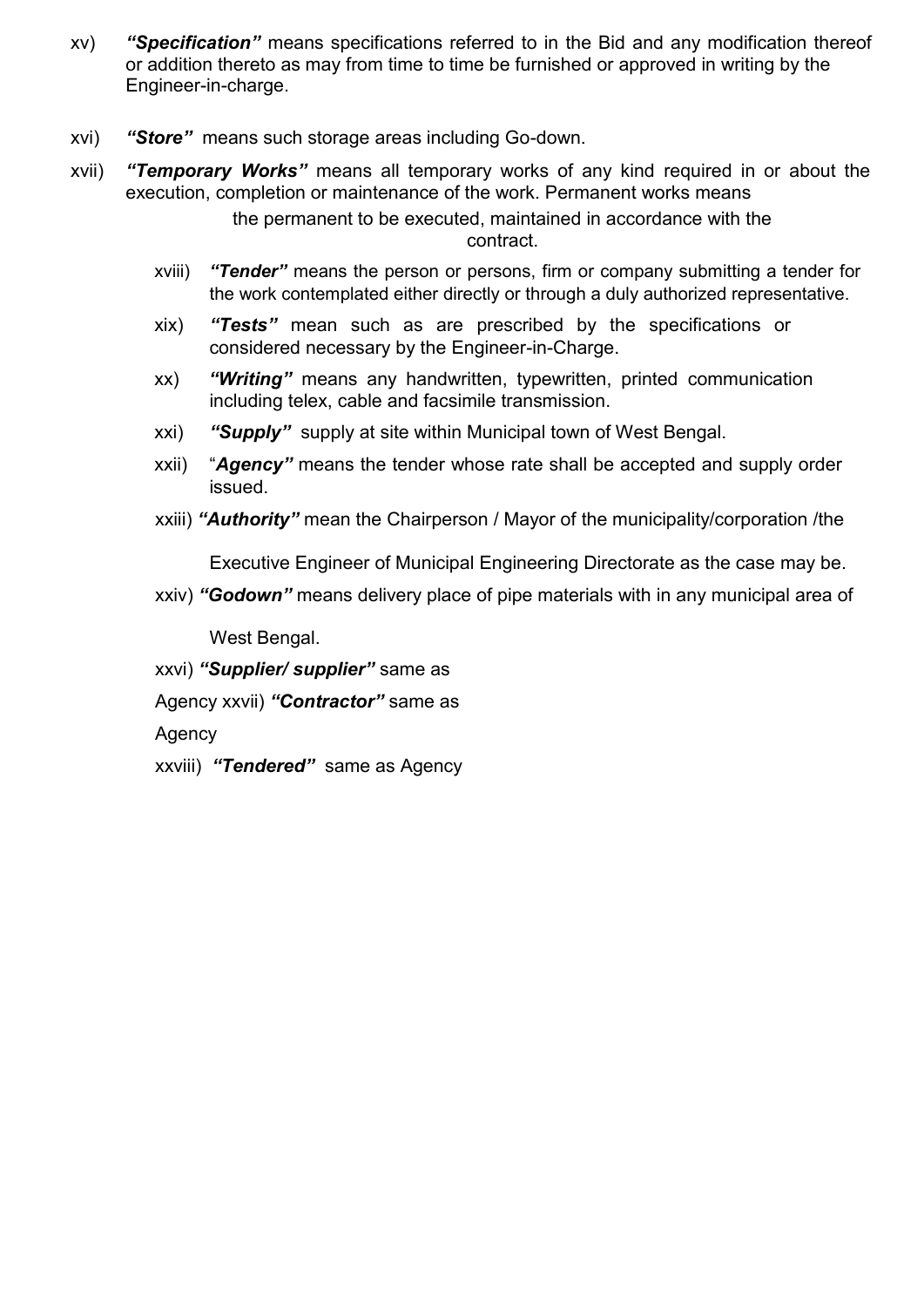### *TERMS AND CONDITIONS*

1) The price offered should remain valid within a period of one year from the date of agreement (i.e. one year) and no escalation of price shall be allowed in any event.

2) The quoted offer rate in Tender must be valid for one year from the date of agreement. The Tender inviting authority reserves the right for seeking extension of validity of offered rates from the successful Tenderers; acceptance of such request during actual offer is optional to the offerers.

3) Time being essence of execution, execution must be completed within stipulated time as to be given in the work order.

- 4) If any part or whole execution is found defective after execution of the same are to be rectified at free of cost within seven days.
- 5) If any Tenderer withdraws his offer within the validity of the Tender Period without giving any satisfactory explanation for such withdrawal, Tenderer shall be disqualified for participation in any Tender to any Corporation/ Municipality / M.E. Dte for a minimum period of one year within the State of West Bengal.
- 6) The participating tenderers shall have to transfer earnest money electronically in

favour of Chairperson, Burdwan Municipality (pl. refer Table 1) . After successful execution of work orders during the contract period and the expiry of security period of all the supplies made to the Municipality without any objection or complaint the Security Deposit (S.D @ 10%) will be released. The agency shall have to inform the concerned Engineer, Burdwan Municipality time to time about the quantity, quality and particulars of work order received by them, schedule of date of supply, execution and actual date of execution or supply, etc. or any other related information as will be desired by authority.

- 7) A security deposited equivalent to 8 (Eight) percent of the total value of work shall be deducted from the bill(s) which will be released after the schedule security period.
- 8) The Contractor is to complete the work on or before the dates mentioned in the work order, failing which he shall be bound to pay or allow one per cent on the total amount of the work for everyday not exceeding ten days that the contractor shall not exceed the time for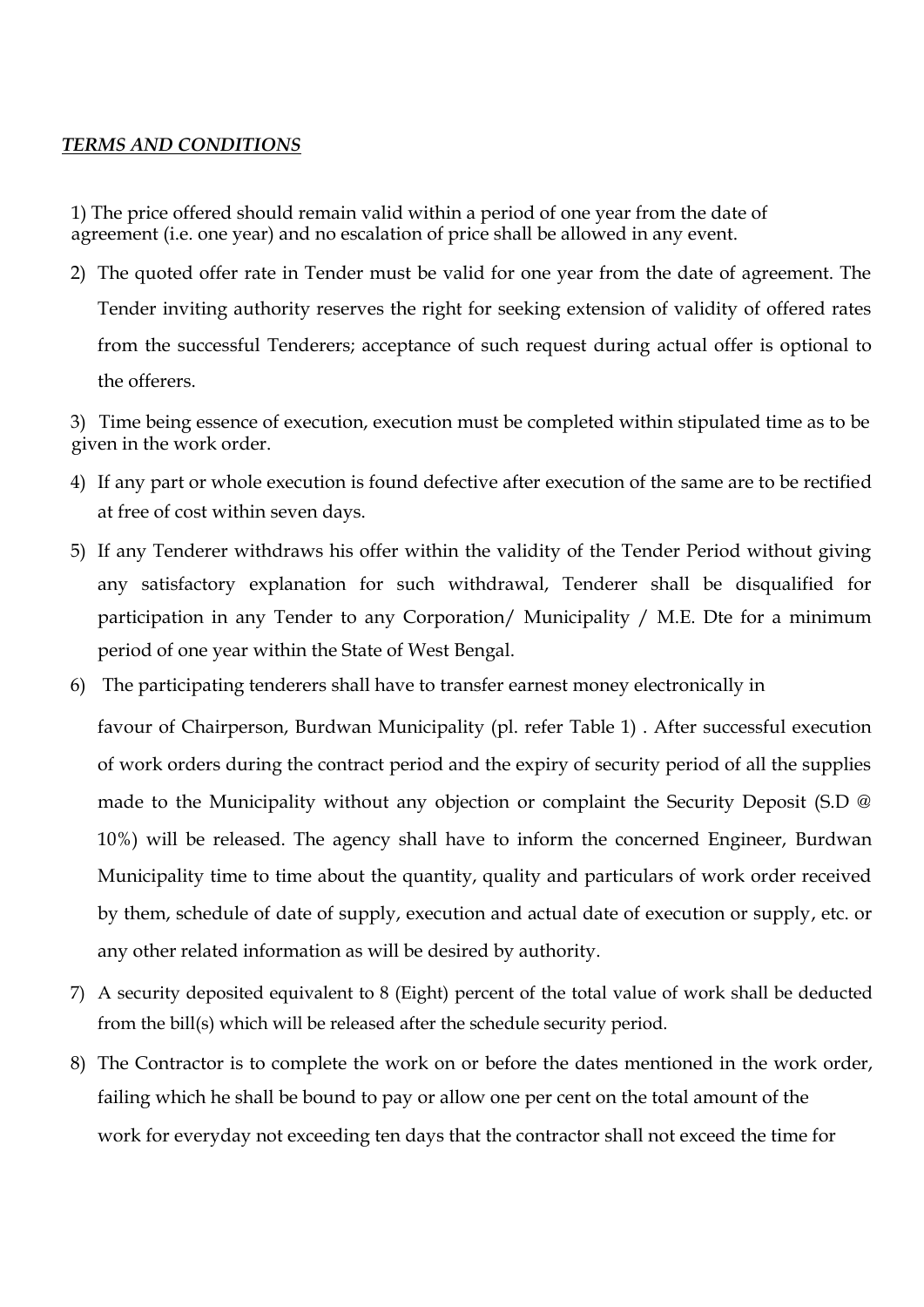execution of and by way of liquidated damages, provided however that Mayor / Chairperson of Municipal Corporation / Municipality may at his discretion reduce in such cases as he/she may think fit. The said amount to such smaller amount as he/she may decide and his/her decision in writing in that respect shall be final.

9) In every case in which the payment or allowance mentioned in the above clause shall have incurred for ten consecutive days, the Mayor / Chairperson of Municipal Corporation / Municipality shall have power either to annul the Supply altogether, or have supply completed without further notice at the tenderers risk & expense as he/she may deem best suited to the interests of the authority and the tenderer shall have no claim to compensation for any loss that he may incur in any way.

10) If the supply or execution of the materials or works is hindered due to the reason beyond the control of the contractor so as to necessitate extension of the time allowed in this tender he shall apply in writing to Mayor / Chairperson of Municipal Corporation / Municipality who shall grant it in writing if reasonable ground be shown for it and without such written authority of the Mayor / Chairperson of Municipal Corporation / Municipality applied for and obtained prior to the expiry of the original date provided for in the agreement, the Supplier shall not claim exemption from the final leviable under clause 2.

- 11) The contractor shall give notice to Mayor / Chairperson of Municipal Corporation / Municipality of his intension for making delivery of materials and on the material being approved, a receipt shall be granted to him by the Mayor / Chairperson of Municipal Corporation / Municipality or his authorized representatives and no material will be considered as delivered until so approved.
- 12)On the completion of the delivery of materials the contractor shall be furnished with a certificate to that effect but the delivery will not be considered complete until the tenderer shall have removed all rejected materials and shall have the approved materials stacked or placed in such position as may be pointed out to him.
- 13)The materials are of the best description and in strict accordance with the specification, and the Supplier shall receive payment for such materials only as are approved and passed by Mayor / Chairperson of Municipal Corporation / Municipality.

14) In the event of the material being considered by Mayor / Chairperson of Municipal Corporation / Municipality to be inferior to that described in the specification the tenderer shall on demand in writing, forthwith remove the same at his own charge and cost and in the event his neglecting to do so within such period as may be stipulated by Mayor / Chairperson of Municipal Corporation / Municipality may have such rejected materials removed at the 15) Supplier's risk and expense, the expense incurred being liable to be deducted from any sums due, or which may become due to the Supplier.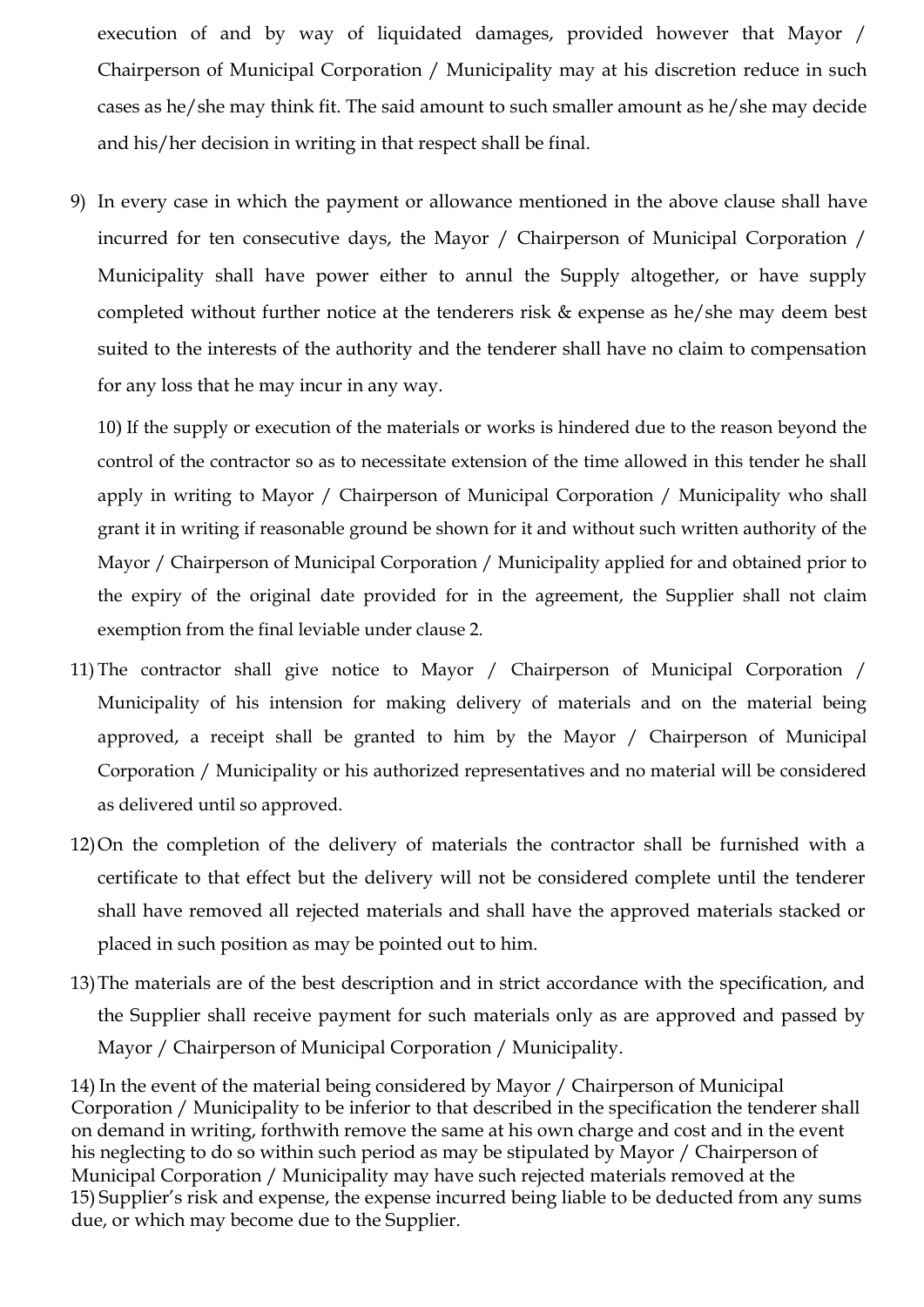- 15)If the tenderer or his work-people break or deface any building, road, fence enclosure or grass land or cultivated land, be shall make good the same at his own expense and in the event of his refusing or failing to do so, the damage shall be repaired at his expense by the Mayor / Chairperson of Municipal Corporation / Municipality, who shall deduct the cost from any sums due, or which may be become due to the tenderer.
- 16)Tender shall supply at his own expense all tools, plant and instruments required for the due fulfilment of his execution and the materials shall remain at his risk till the date for final execution unless it shall have been in the mean time removed for use by Mayor / Chairperson of Municipal Corporation / Municipality.
- 17)The Tenderer shall not sublet without specified order from authority in respect of a specified sub-tenderer. In the event of the tenderer subletting his Supply or execution without such permission, he shall be considered to have thereby committed a breach of agreement and shall forfeit his security deposit and shall have no claim for any compensation for any loss that may have collected or engagement entered into.
- 18)The decision of the Chairperson, Burdwan Municipality shall be final binding and conclusive on all question relating to the meaning of the specification.
- 19) The Mayor / Chairperson of Municipal Corporation / Municipality shall have power to make any alteration in, omissions from, additions to or substitution for the original specification, drawings, designs and instructions, that may appear to him to be necessary or advisable during the course of execution of the works and the tenderer shall be bound to execute the works in accordance with any instructions which may be given to him in writing signed by the Chairperson Burdwan Municipality and such alterations, omissions, additions or substitutions shall not invalidate the works and any altered addition or substituted materials which the tenderer may be directed to supply in the contract in the manner above specified as part of the work shall be supplied or executed by the tenderer on the same conditions in all respect on which he agreed to do the main work, and at the same rates as are specified in the tender for the main work.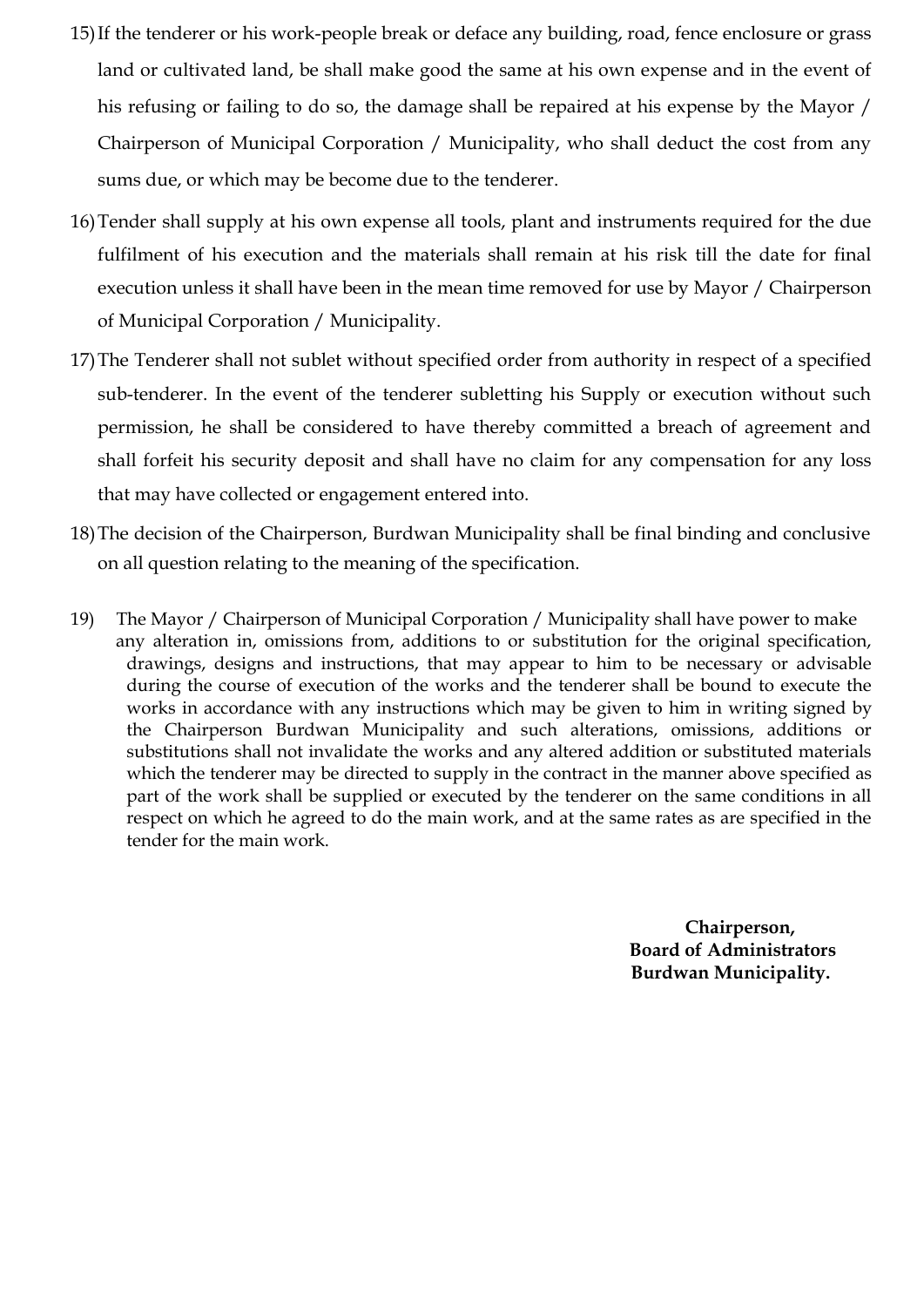# **GENERAL RULES AND DIRECTION FOR GUIDANCE OF TENDER/SUPPLIERS**

### 1. *Responsibility and Power of Engineer-in-charge and his representative*

The Engineer-in-Charge or his representative shall monitor the supply position. He shall have authority to stop the work whenever such stoppage may be necessary to ensure proper execution of the contract. He shall have authority to reject any materials supplied which do not conform to the contract documents.

The Engineer-in-Charge or his representative shall have the power of inspection of all the materials supplied under this contract. In order that inspection services may be provided the contractor shall keep the Engineer-in-Charge or his representative posted regarding inspection & dispatch schedules.

All supplied items in pursuance of the contract shall at all times be open to the inspection of Municipal Authority / Municipal Engineering Directorate and its representatives. The contractor shall at all times during the usual working hours, and at all other times at which reasonable notice of the contractor either himself be present to receive orders and instructions or have responsible agent duly accredited in writing present for that purpose.

#### 2. *Disruption of Progress*

The contractor shall give written notice to the Engineer-in-Charge/Chairperson of the Municipality /Mayor of the Corporation, as the case may be regarding the delay in supply of items or unless any further approval or order including a direction, instruction or approval is issued by the Engineer-in-Charge /Chairperson of the Municipality /Mayor of the Corporation, as the case may be within a reasonable time. The notice shall include details of the items that are to be supplied or order required and of why and by whom it is required.

#### 3. *Contractors General Obligations and Responsibility*

The contractor shall, subject to the provision of the contract, and with due care and diligence maintain the supply and provide all labour, including the supervision thereof, materials, and all other things, whether of a temporary or permanent nature, required in and for such maintenance, so far as the necessity for providing the same is specified in or is reasonably to be inferred from the contract.

#### 4. *Programme of Supplies*

The contractor shall furnish within a fortnight from the date of order the followings:

a) Confirmation of the quantity of supply of items to be delivered. b) Delivery schedule of the ordered materials

# 5. *Contractors to arrange all Labour : Materials : Tools & Plants*

Unless otherwise specifically provided for in the schedule of materials attached to the bid, all materials supplied shall be approved type and as per specifications and shall be procured, brought at site and stored by the contracting firm at his cost and risk.

The rates quoted for the items shall be inclusive of all costs of materials, labour transportation, and storage. The rates shall also cover all taxes viz. Sales tax, any local taxes, duties etc that are payable by the firm under the law of the land. Statutory increase on such elements, if any during the period of contract shall not be paid extra.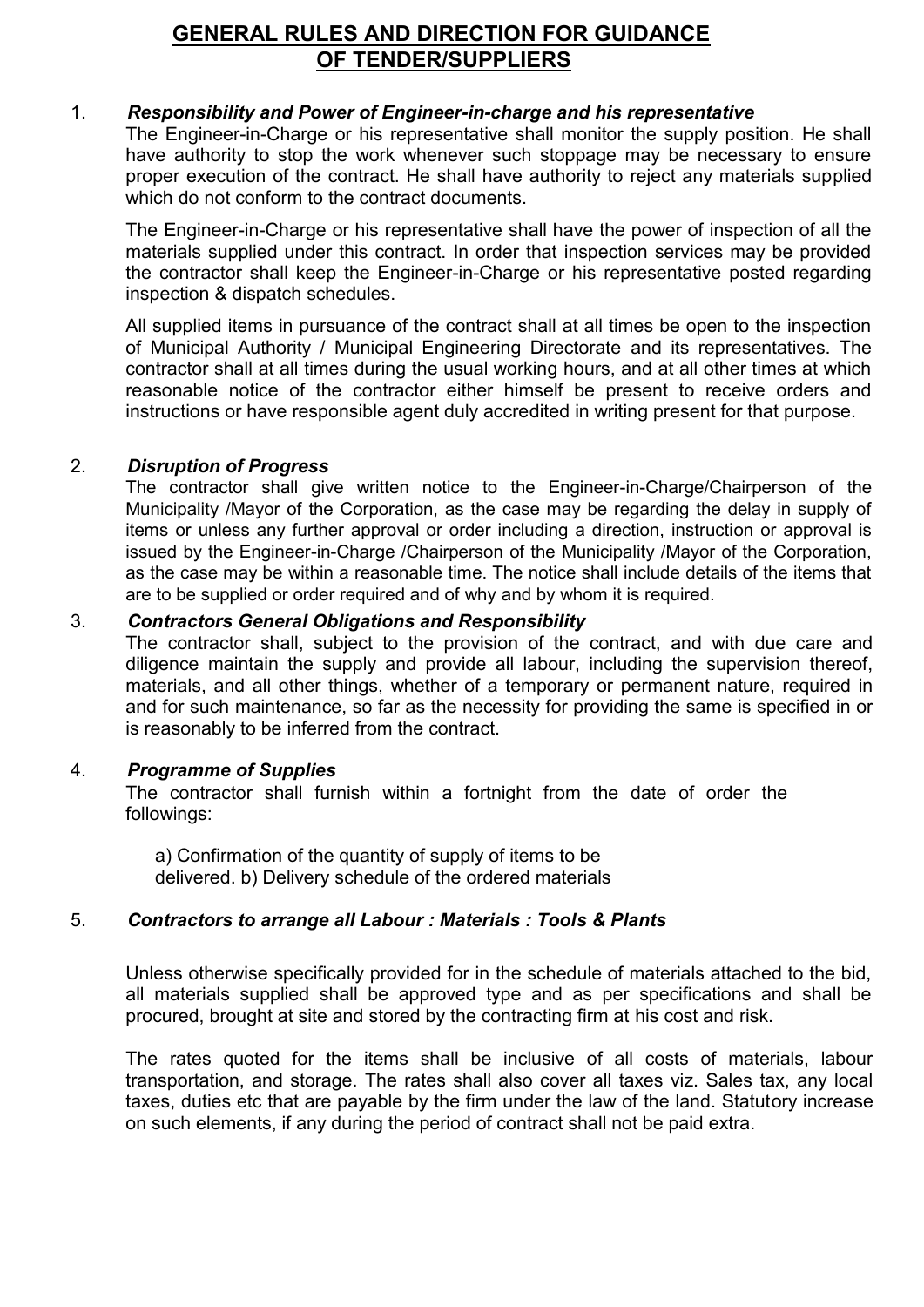#### 6. *Loss and Damage*

Neither the Municipal authority nor the Engineer-in-Charge or his representative shall be answerable and accountable in any manner for any loss or damage that may happen to the supplied materials or other things used in the performing the supply work, or for injury to any person, either a workman or any member of the public, or for damage to any property for any cause which might have been provocated by the contractor. The contractor shall properly guard against all these injuries or damages to persons or property resulting from his operations under this contract at any time before issuance of the certificate of completion of supply. He shall indemnity and save harmless the authority from all suits or actions of every description brought for, on account of, any injury or damage received or sustained by any person or persons by reason of the material supply work, negligence in guarding the same, the use of improper materials or of any act of omission or deviation from the contract.

#### 7. *Supervision of Work*

The Engineer-in-Charge or his representative shall have the power at any time from time to time by notice to the contractor to delay or suspend the progress in supply of items during unsuitable weather for any other adequate reasons and on receipt of such notice, the contractor shall forthwith suspend further progress of supply work until further notice from the Engineer-in-Charge.

The contractor shall recommence supply work immediately on receiving a notice to do so from Engineer-in-Charge. The whole or any part of the time lost for such delay or suspension shall, if authority in its absolute discretion thinks fit but not otherwise be added to the time allowed for, completion of supply of items. But the contractor shall have no claim to extra payment or compensation whatsoever on the grounds of above delay.

#### 8. *Employer's right to terminate contract*

If the contractor should be insolvent or bankrupt, (or in case the contractor is a company, it goes into voluntary or judicial liquidation) or he should make a general assignment for the benefit of his creditors or a receiver should be appointed on account of his insolvency, or he should persistently or repeatedly refuse or should fail, except in cases for which extra of time is provided, to supply enough proper materials, in order to maintain progress according to the progress of supply work, or he should fail to make prompt payment to labour contractors if any, or for materials or labour, or he should positively by laws, ordinance or the instruction of the Engineer-in-Charge or otherwise be guilty, of a substantial violation of any provision of the contract after giving the contractor seven days written notice terminate the employment of the contractor.

#### 9. *Supplementary Specification*

Whenever reference is made in these documents to certain special specifications, the reference shall be construed to include all subsequent amendments, changes or additions that are published and in effect at the date of signing of this contract.

The authority reserves the right to issue additional conditions, specification etc if necessary which will be incorporated with bid documents already sold to bidders for the purpose of the work.

#### 10. *Employer's right to split package*

The authority reserves the right to split the package and accept or reject any part of the offer from the scope of supply work without assigning any reason.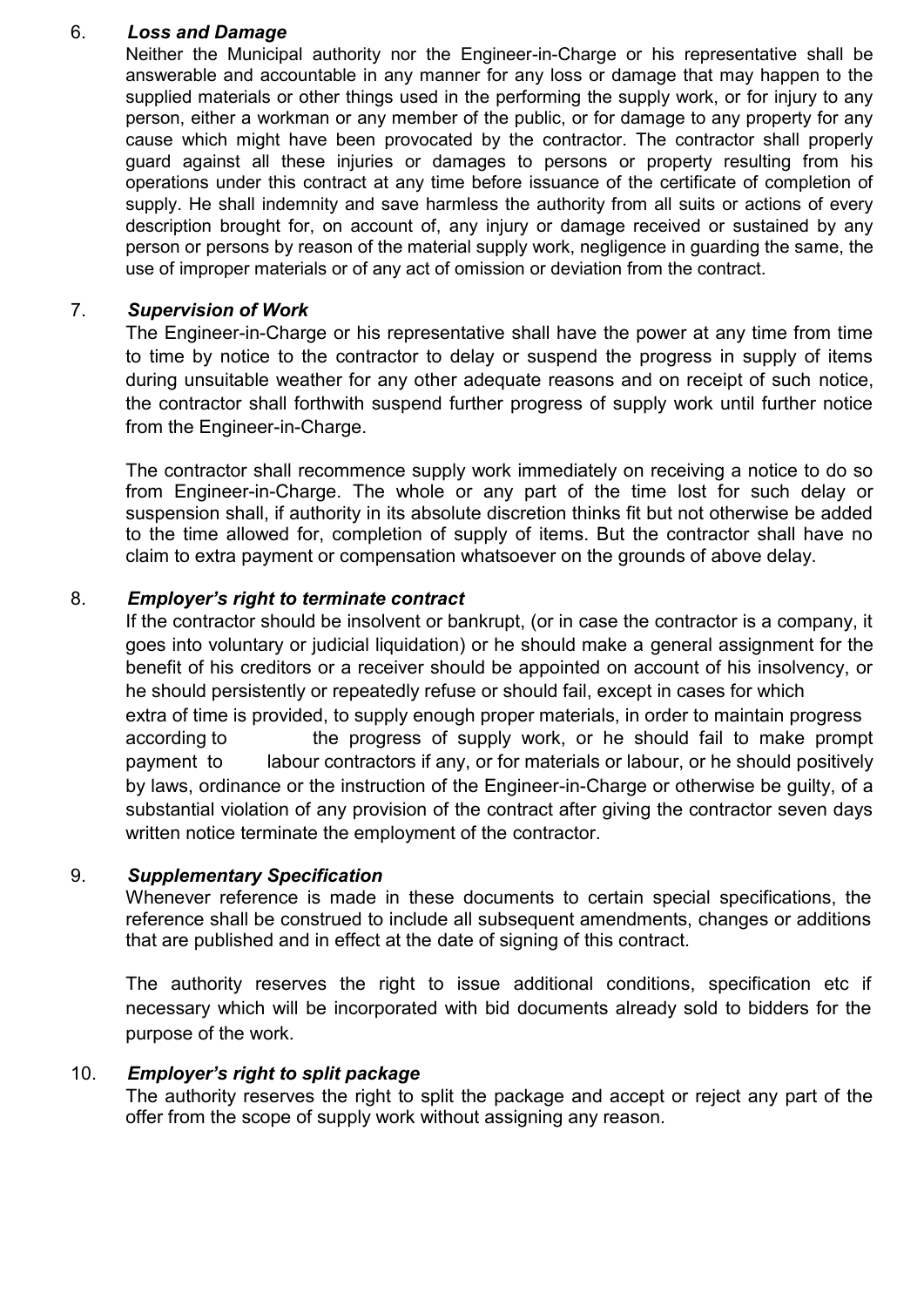#### 11. *Payments and Certificates*

Payment for the supplies by the contractor will be based on measurements recorded at the receipt of the materials at site. The contractor or his authorized agent or representative shall be present at the time of recording of each set of measurements and sign the measurement book.

If for any reason the contractor or his authorized agent is not available, and the work is suspended by the engineer-in-Charge to avoid recording of measurements during the absence of the contractor or his authorized representative, the authority shall not entertain any claim from the contractor for any loss incurred by him on this account. If the contractor or his authorized agent or representative does not remain present at the time of such measurements after the contractor has been given a three day notice in writing, such measurements may be taken in his absence and shall be deemed to be accepted by the contractor.

#### 12. *Insurance of Works, etc*.

Without limiting his obligations and responsibilities, the contractor shall insure in the name of the Corporation/Municipal Authority and the contractor against any loss or damage from whatever cause arising for which he is responsible under the terms of the contract and in such manner that the Corporation/Municipal Authority and contractor are covered for the period of supply as well as during the period of maintenance for loss or damage arising from a cause, and for any loss or damage occasioned by the contractor in the course of any operations carried out by him for the purpose of complying with his obligations as follows:

The works for the time being executed to the estimated current contract value thereof together with the cost of materials supplied by the Municipal Authority free of cost.

Such insurance as mentioned above shall be affected with an insurer and in terms approved by the Corporation/Municipal Authority. The contractor shall bear the cost of all such insurance and whenever required, produce to the Engineer-in-Charge or his representative the policy or policies of insurance and the receipts for payment of the current premiums.

#### 13. *Notification of Insurer*

It shall be the duty of the contractor to notify the insurers under any of the insurances referred any matter

or count which by the terms of such insurances are required to be notified and the contractor shall indemnify and keep indemnified the Corporation/Municipal Authority against all losses,

claims, demands, proceedings, costs charges and expenses whatsoever arising out of or resulting from any default by the contractor in complying with the requirements of this sub clause whether as a result of the avoidance of such insurance or otherwise.

#### 14. *All insurance at contractor's cost*

The insurances referred to in this bid document shall be entirely at the cost and expenses of the contractor.

#### 15. *Remedy on contractor's failure to insure*

If the contractor shall fail to effect and keep in force the insurance referred to clauses hereto, or any other insurance which he may be required to effect under the terms of the contract, then and in any such case may effect and keep in force any such insurance and pay such premium or premiums as may be necessary for that purpose and from time to time and deduct double the amount so paid by the Municipal Authority as aforesaid from any moneys due or which may become due to the contractor

or recover the same as a debt due from the contractor.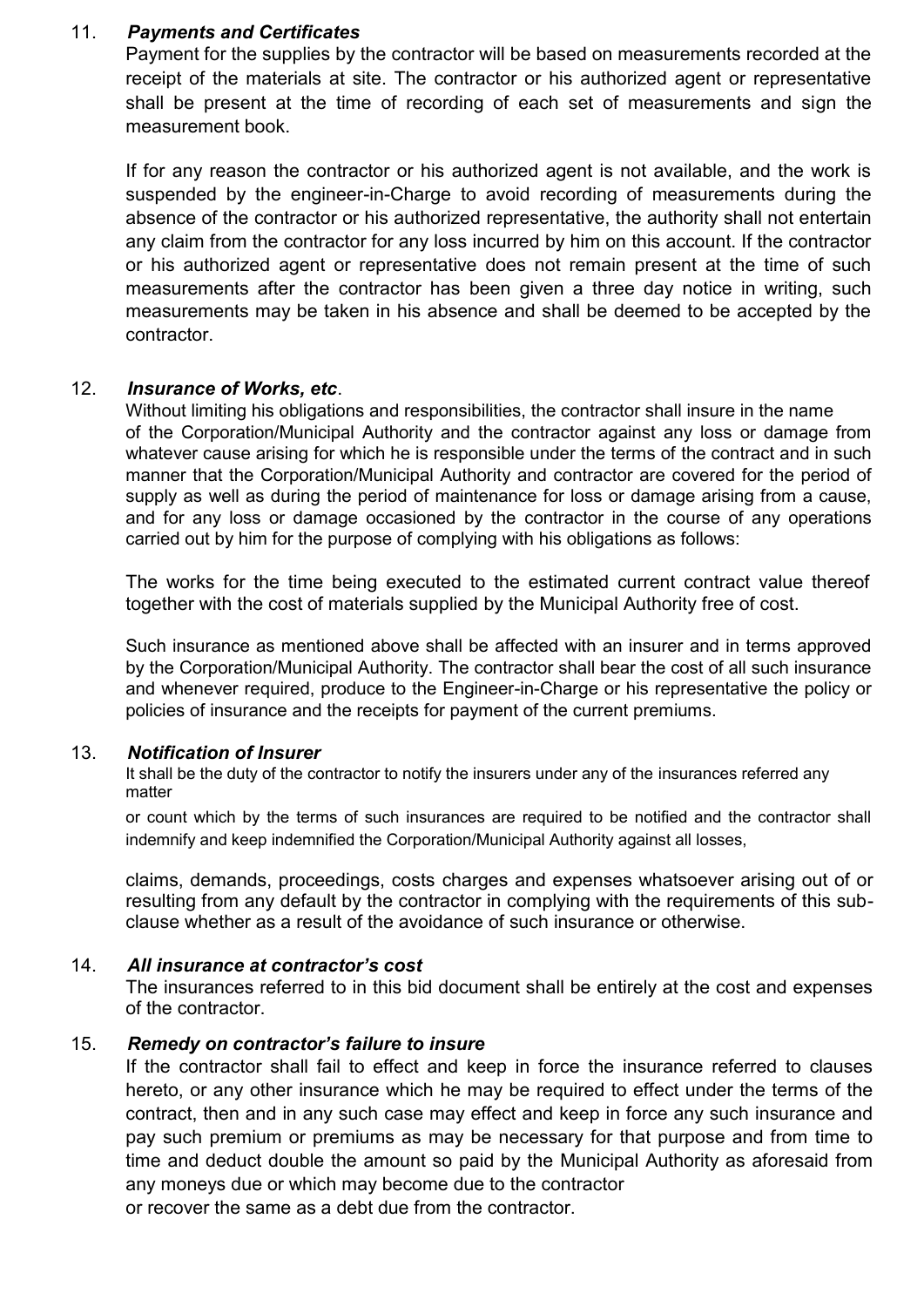#### 16. *Idle Labour*

No claim for idle labour would be entertained under any circumstances

#### 17. *Inspection Facilities*

The contractor shall provide necessary facilities for inspection of the supplied items for quality control by the Engineer and for the purpose of carrying his instructions as may be recorded in writing in site Order Book.

#### 18. *Labour Act*

The contractor should obtain the license under the provision of the contract labour (Regulation and Abolition) Act 1970 and contract labour (regulation and Abolition) general rules, 1971 including the provisions of amendments made there under of the same to the office of the Executive Engineer within ten days after formal agreement.

The successful bidder whose bid will be accepted shall either personally deliver the license form in triplicate to the licensing officer of the area in which the establishment in relation to which the contractor is selected for the job. The application form in Form IV shall be forwarded along with Form V, which may be available from the EIC of the concerned Division /Chairperson of the Municipality /Mayor of the Corporation, as the case may be.

#### 19. *Language for Correspondences*

The bid and all correspondence and documents related to the bid exchanged by the bidder and Municipal Authority shall be written in English language. Supporting documents and printing literature furnished by bidder may be another language provided they are accompanied by an accurate translation of the relevant passages in English. For the interpretation of the bid, the English translation shall prevail.

#### 20. *Contractor's Local Address*

The contractor shall furnish the postal address of his site office. Any notice or instruction to be given to the contractor under the terms of contract shall be deemed to have been served if it has been delivered to his authorized agent or representative of site or sent by registered letter to the site office or to the address.

#### 21. *Precedence of Contract Documents*

If any stipulation indicated in any component of contract documents be at variance in any respect with those in the other, the decision of the Superintending Engineer will stand final

and binding.

#### 22. *Time of Completion*

The entire supply work as per schedule and specification shall be completed within stipulated time from the date of issue of work order.

The period of completion given includes the time required for mobilization and testing as well, rectification, if any, retesting and completion in all respects to the entire satisfaction of the Engineer-in-Charge including the monsoon season.

This is the essence of this contract and the allotted supply work must be complete within the specified time. Extension of time will not be granted except in very exceptional circumstances beyond the control. This clause of extension of time will have precedence over any other similar clauses if they are at variance with penalty for non-complete of the supply work in time as indicated elsewhere.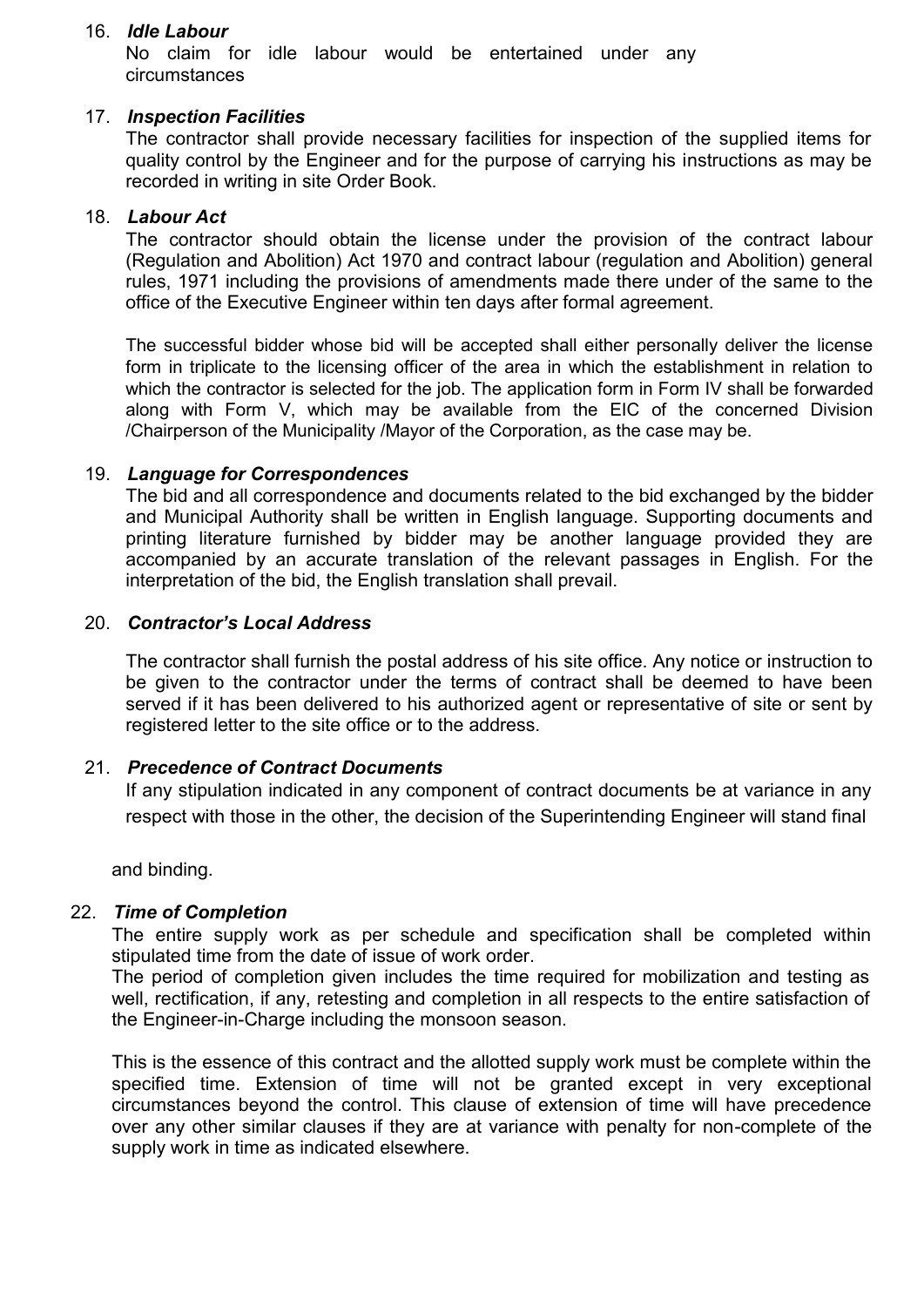### 23. *Action for non completion*

Failure to comply with above conditions and specifications will result in the Municipal Authority taking action at the risk and cost of the contractor. Submission of the bid binds the contractor for complying with requirements of the above conditions and specifications without any extra payment on any account.

### 24. *Arbitration*

If the contractor claim that the decision or instruction of the Municipal Authority/ Engineer-in- Charge are unjustified or beyond contractual agreement that accordingly he is entitled to extra payment on account thereof, he shall forthwith notify this to the Municipal Authority/ Engineer-in- Charge to record his decisions and reasons therefore in writing and shall within two weeks state his claim in writing to Municipal Authority/Engineer-in-Charge, the Municipal Authority/ Engineerin-Charge shall thereafter reply to the points raised in the claims. Unless resolved by negotiation or discussion, the question on liability for such claims will be treated as dispute.

The decision of the concerned Superintending Engineer, Municipal Engineering Directorate shall be final conclusive and binding on all parties to the contract upon all question relating to the meaning of specification and instructions and as to the quality of workmanship or materials supplied for any matter arising out of or relating to the specification and instructions concerning the supply work or a failure to execute the same arising during the course of works. The above shall not be the subject matter of dispute or arbitration and in any case shall the supply work be stopped consequent on such a dispute arising and the supply work shall also be carried out by the contractor strictly in accordance with the instruction of the concerned Superintending Engineer.

In any case dispute arising on matters other than clauses mention above shall be referred to the interpretation, decision and award of an arbitrator. The provision of the Indian Arbitration Act and rules there under with statutory modification thereof shall deem to be incorporated in this contract.

The contractor shall no delay in carrying out supply works in such matter, question or dispute being referred to arbitration but shall produce with the supply work with all due diligence and the contractor shall not be relieved from his obligation and commitment of completing the supply work and shall adhere strictly to the instruction of the Engineer-in- Charge with regard to the actual carrying out of the supply work.

In case of any arbitration, the award shall be a speaking one, that is the arbitrator or the umpire as the case may be shall recite facts and assign reasons in support of the award after discussion fully the claims and contentions of the parties.

### 25. *Terms of Payment*

Payment will be made only after receiving the pipe materials as per stipulated terms and condition laid down in the agreement and acceptance of material at site after deducting security deposit as stated in clause above and other statutory deduction.

# 26. *Deduction of Tax*

Deduction of sales Tax, Income Tax, and any other taxes are payable as per prevailing tax laws at the prescribed rate at the time of making payment to the contractor.

#### 27. *Typographical Error*

Typographical errors deducted or pointed out are subject to corrections by the Quotation Inviting Authority. No benefit can be derived by any party on account of such error.

#### 28. *Completion Certificate*

Municipal Authority/ Engineer-in-Charge will issue certificate of completion of supply work when all supply works or otherwise undertaken have been completed in all respect.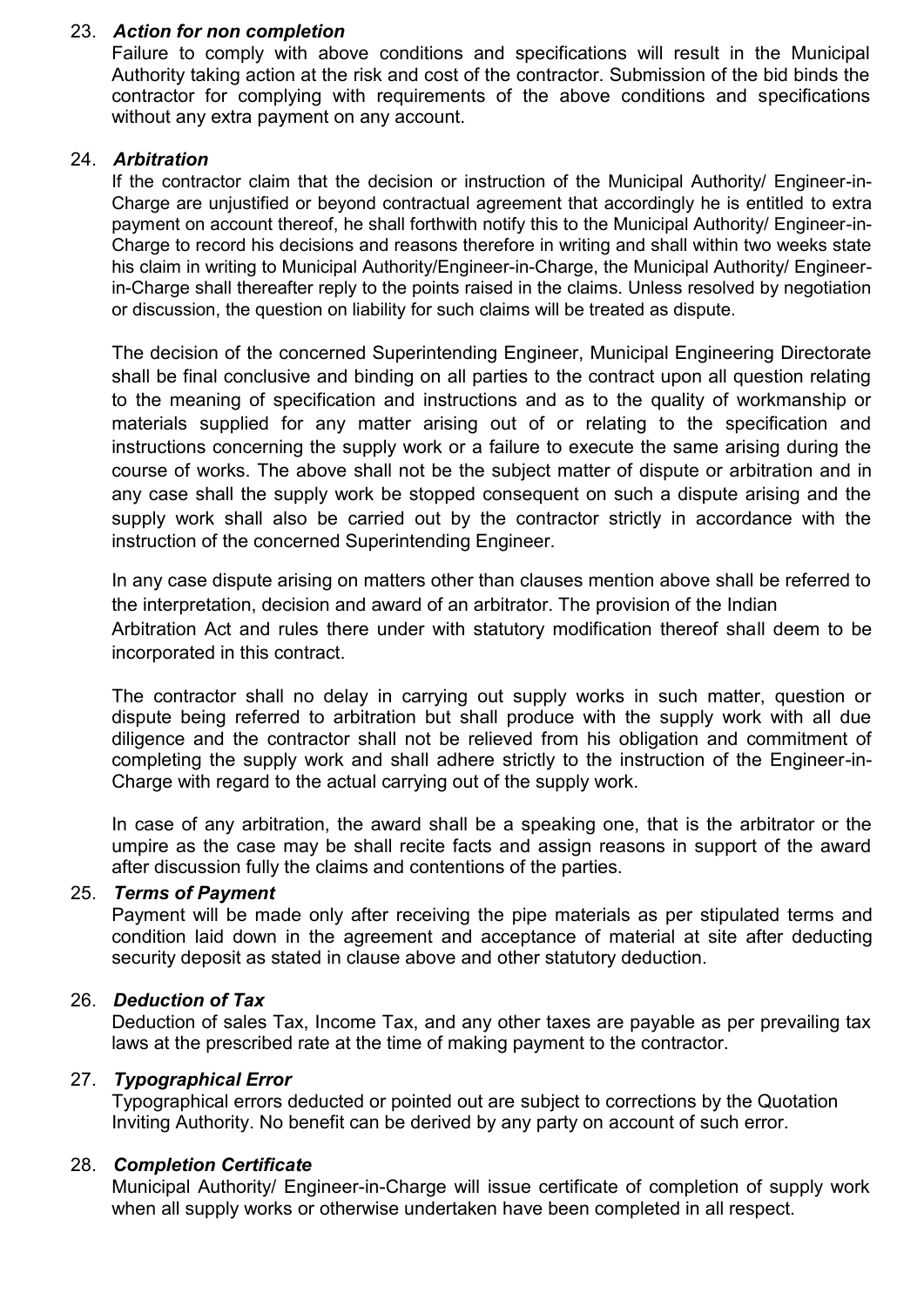- 30.In the event of the Quotation, being submitted by a Partner Firm, it must be signed separately by each member thereof, or, in the event of the absence of any partner, it must be signed on behalf by a person holding a Power- of – Attorney authorizing him to do so.
- 31.Receipts for payment made to a Firm must be signed by the several partners except in the case of well-known and recognized firm and except where the Suppliers are described in their Quotation or Supply as a firm.
- 32.All Tenders received will be opened by the *Municipal Authority* in the presence of tenderers who may be at the office at the time.
- 33.The authority reserves the right to reject any or all of the tenders without assigning any reason and to accept any tender in whole or in part.
- 34.The tenderer has to quote the rates in % (Percentage) both in figures and words against the work for execution of a Rate-contract Agreement which should be valid for 1 (one) year from the date of the agreement.
- 35. Works shall be completed in all respect within stipulated time frame after the work order is placed.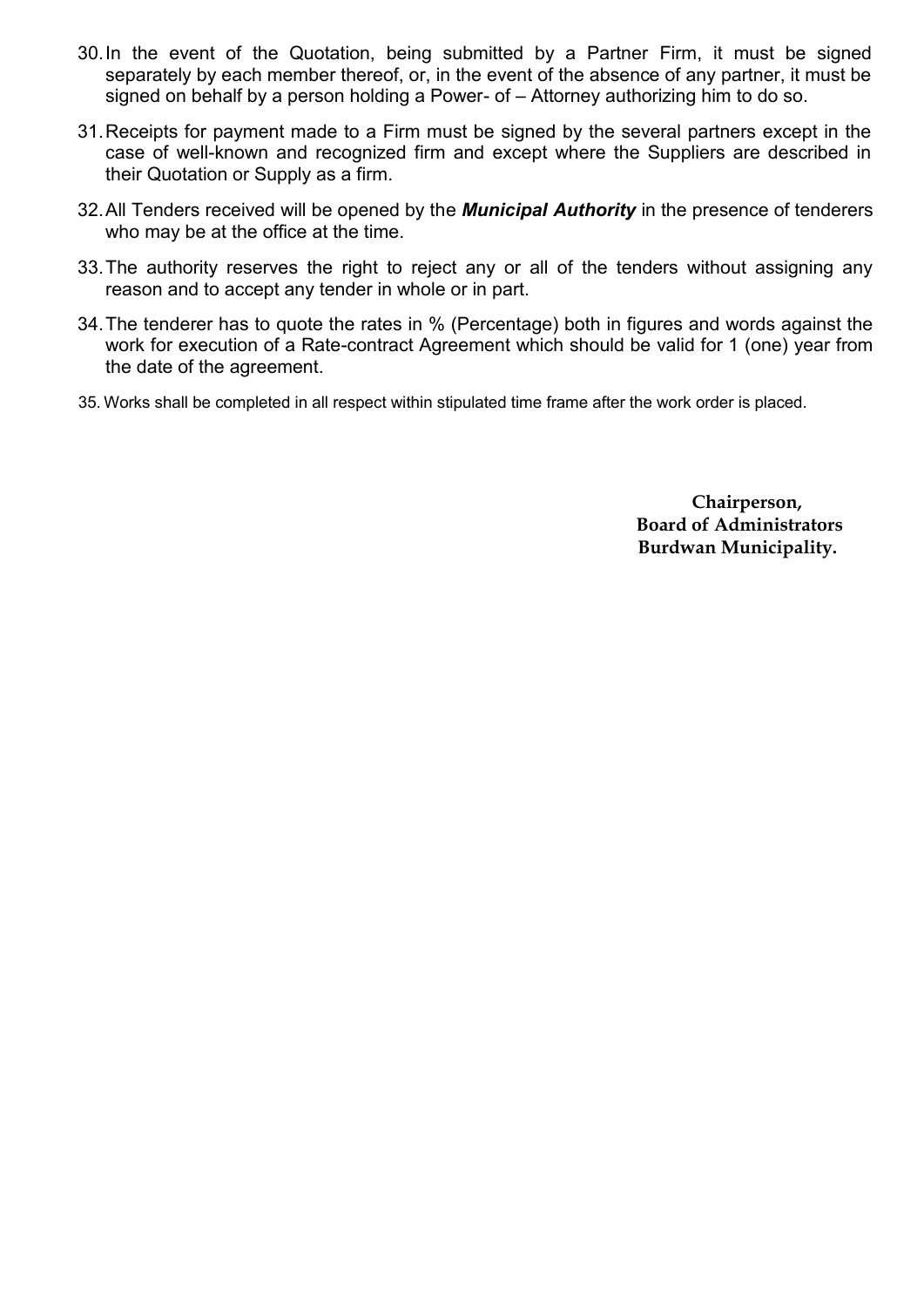# *ANNEXUTRE- I*

# *QUESTIONNAIRE TO BE FILLED IN AND SUBMITTED WITH THE TENDER*

# *QUESTIONNAIRE IN GENERAL*

Tenderer shall fill in the questionnaire and upload copy of his offer. This information is required in this form to facilitate tender processing even though it may duplicate the information presented elsewhere in this offer. This data shall form a part of the contract with the successful tenderer.

The questionnaire does not supersede instructions in the tender documents relating to the description and other information to be submitted with the offer for a complete understanding of the items offer.

| 1.0 <sub>1</sub> | <b>General</b>                                                             |  |
|------------------|----------------------------------------------------------------------------|--|
|                  | 1.1 Tenderers name and address (Telephone<br>no., fax no., e-mail address) |  |
|                  | 1.2 Tender no. and date                                                    |  |
|                  | 1.3   Name of contact person                                               |  |
|                  | 1.4 Previous experience and present<br>workload                            |  |
|                  | 1.5 Time schedule of completion of supply<br>work                          |  |
|                  | 1.6 Tenderers organization chart (to be<br>enclosed by the Tenderer)       |  |
|                  | 1.7 Details of branch and site offices,<br>divisions etc                   |  |
| 1.8              | <b>Annual turnover Rs.</b>                                                 |  |

…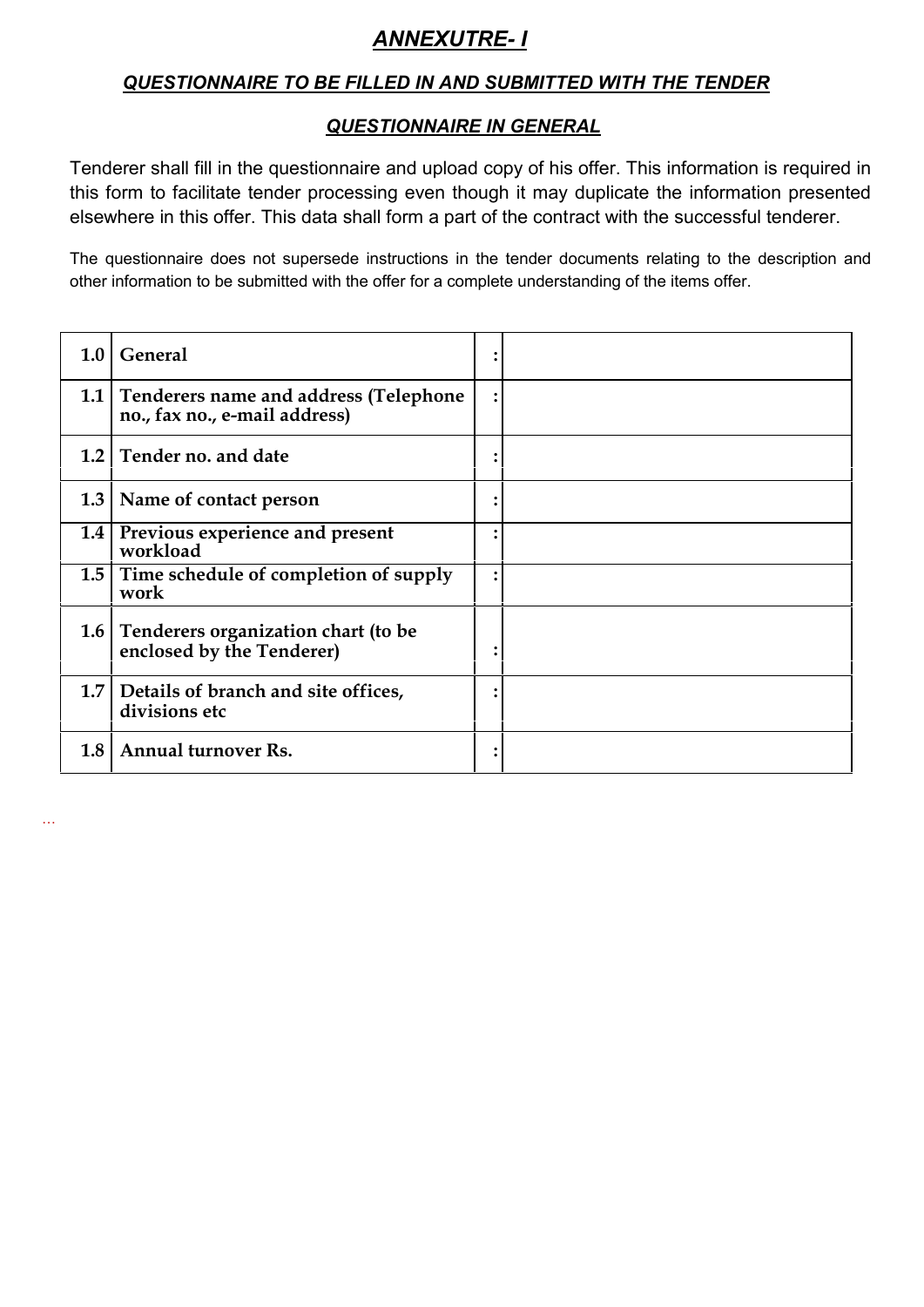# *ANNEX II*

### *QUESTIONNAIRE TO BE FILLED IN AND SUBMITTED WITH THE TENDER*

| Financial year | <b>Annual turnover in Indian Rupees</b> |                |              |  |  |  |
|----------------|-----------------------------------------|----------------|--------------|--|--|--|
|                | <b>Execution of Similar</b><br>Works    | <b>Others</b>  | <b>Total</b> |  |  |  |
|                | 2a                                      | 2 <sub>b</sub> |              |  |  |  |
|                |                                         |                |              |  |  |  |
|                |                                         |                |              |  |  |  |

The following supporting documents should be enclosed:

- 1. Annual Report
- 2. Audited Balance Sheet
- 3. Auditor's certificate indicating Average Annual Turnover
- 4. Certificate from any authority other than the Auditor shall not be accepted
- 5. All supporting documents submitted shall be either in original or authenticated.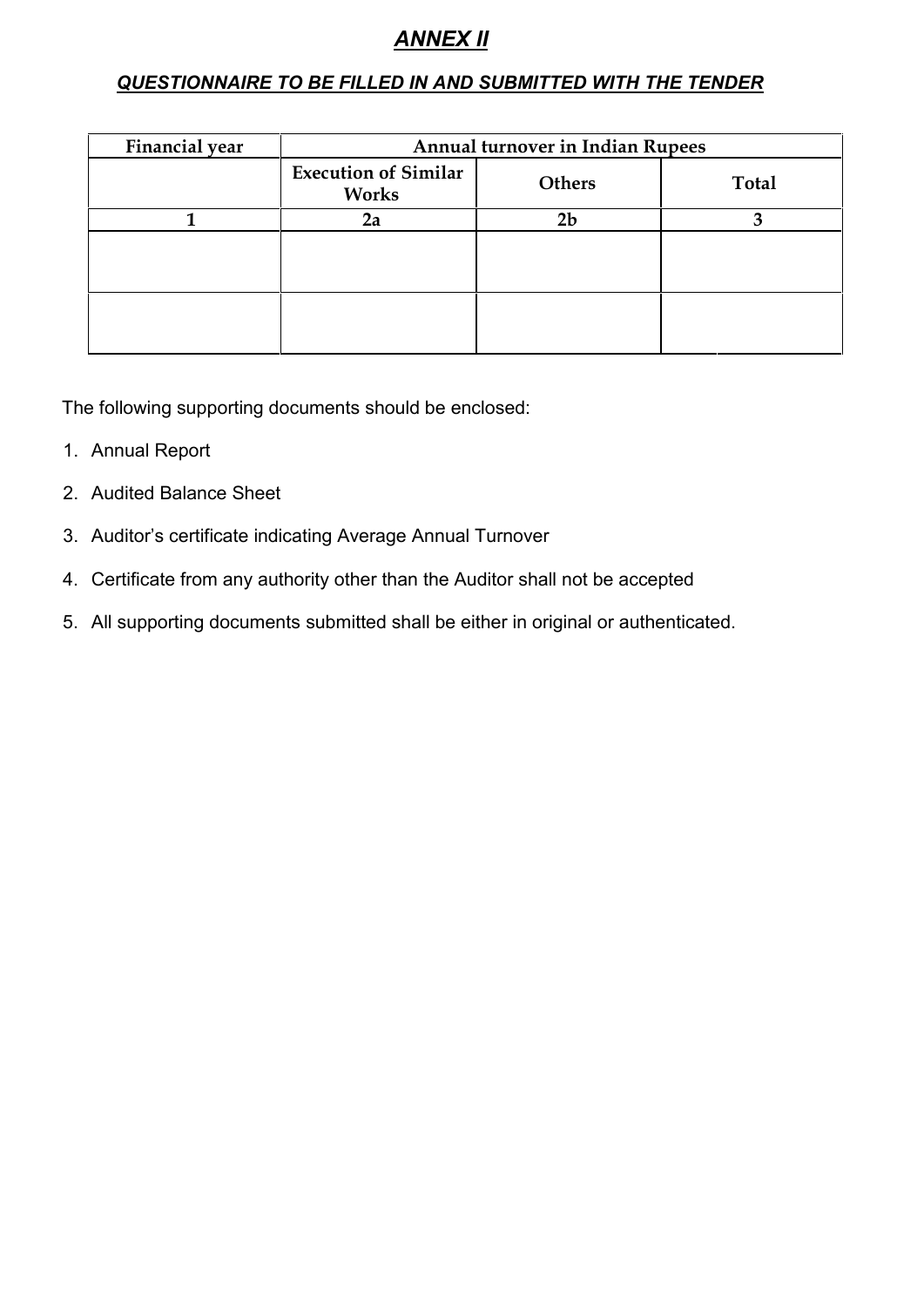# *ANNEXTURE- III*

# *DECLARATION BY THE TENDERER – I*

(Affidavit to be affirmed on a non Judicial Stamp paper of Rs. 10/- and enclosed with the Tender Documents which is required to be mentioned in the forwarded letter of the Tenderers as required to be submitted)

#### **To The Chairperson, Burdwan Municipality, Burdwan.** *Sub.:-*

Dear Sir,

I, ……………………………………………………………. Son of …………………………….. ag ed about

………………….. years by occupation ………………………… do hereby solemnly affirm and say as

follows :

- 1. That I am the ………………………………………………………………………………… (des ignation) (Name of Tenderer) and duly authorized by a competent to affirm this affidavit on behalf of the said Tenderer.
- 2. that I am fully aware of the sites of the work covered under NIT No………………………………. and have made myself fully acquainted with the local conditions in or around the site of work, I have also carefully gone through the Notice Inviting Tender and Tender Documents mentioned therein. Tender of the above named tenderer is offered upon due consideration of all factors and if the same is accepted, I, on behalf of the aforesaid tenderer being duly authorized promise to abide by all the covenants, conditions and stipulations of the contract documents and to carryout & complete the supply work to the satisfaction of the Engineer-in-Charge of the work and abide by his instructions as may be given by him from time to time in that behalf. I also undertake to abide by the provisions of law including the provisions of contract labour (Regulation & Abolition) Act, 1970, Apprentice Act, 1961, west Bengal Sales Tax Act, Income Tax Act as would be applicable to the Tenderer upon entering into formal contract with Municipal Authority.
- 3. That I declare that no relevant information as required to be furnished by the tenderer has been suppressed in the tender documents.
- 4. That the statement made in paragraph no. 1 to 3 is true to my knowledge.

Solemnly affirmed by the

Said …………………………….

Deponent Before me